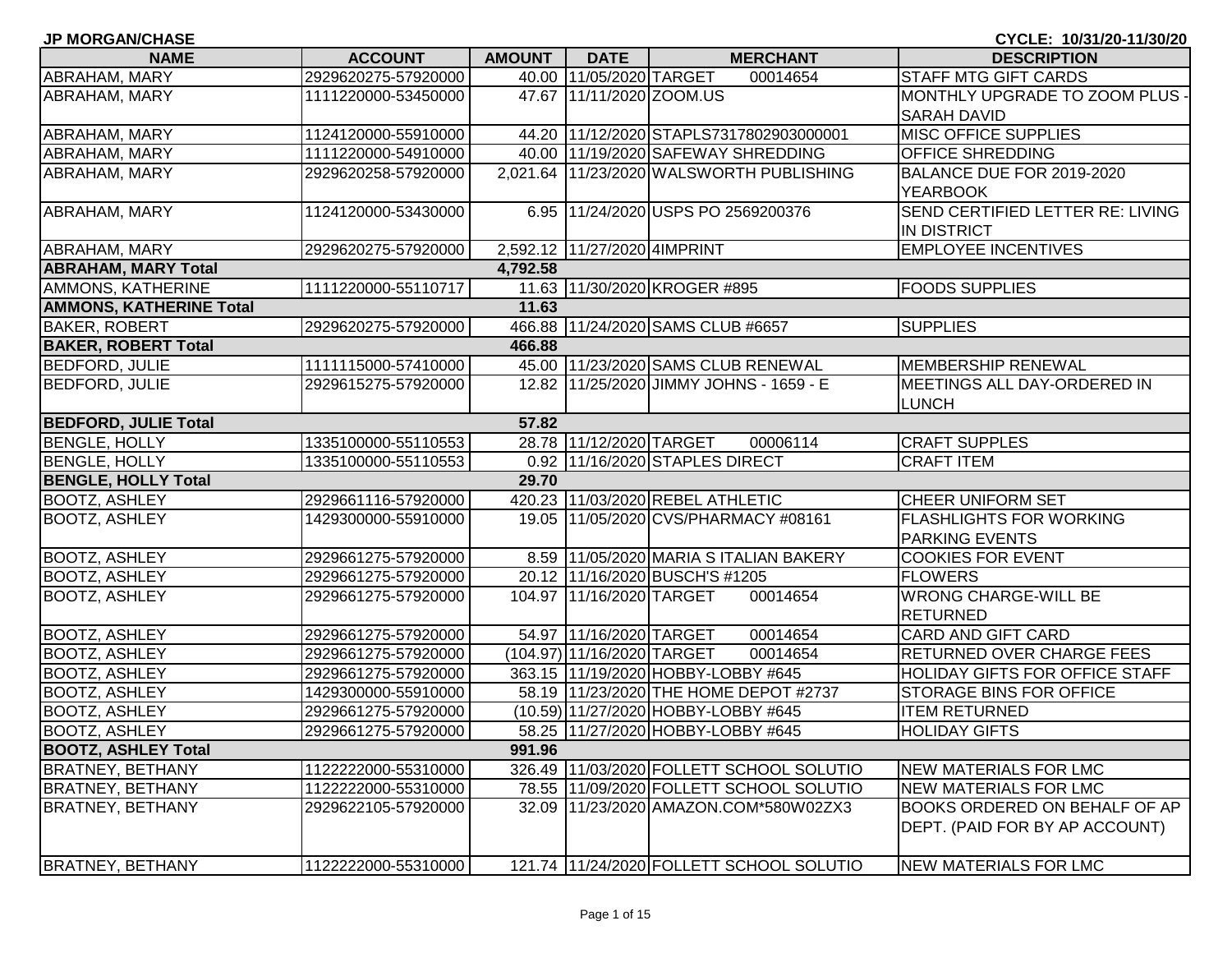| <b>JP MORGAN/CHASE</b>          |                     |               |                          |                                          | CYCLE: 10/31/20-11/30/20                                                                                                                  |
|---------------------------------|---------------------|---------------|--------------------------|------------------------------------------|-------------------------------------------------------------------------------------------------------------------------------------------|
| <b>NAME</b>                     | <b>ACCOUNT</b>      | <b>AMOUNT</b> | <b>DATE</b>              | <b>MERCHANT</b>                          | <b>DESCRIPTION</b>                                                                                                                        |
| <b>BRATNEY, BETHANY</b>         | 1122222000-55310000 | 39.98         |                          | 11/30/2020 BOOKSAMILLION.COM             | NEW RELEASE MATERIALS FOR LMC                                                                                                             |
| <b>BRATNEY, BETHANY Total</b>   |                     | 598.85        |                          |                                          |                                                                                                                                           |
| <b>BROWN, ALAINA</b>            | 2929622105-57920000 |               | 35.00 11/02/2020 REPL.IT |                                          | <b>AP COMP SCI PREP MATERIAL</b>                                                                                                          |
| <b>BROWN, ALAINA Total</b>      |                     | 35.00         |                          |                                          |                                                                                                                                           |
| <b>BUNKER, JEFFREY</b>          | 1126112000-55993000 |               |                          | 597.54 11/05/2020 TARGET SPECIALTY PROD  | OH HERBICIDE                                                                                                                              |
| <b>BUNKER, JEFFREY</b>          | 2326160000-55993000 |               |                          | 597.56 11/05/2020 TARGET SPECIALTY PROD  | <b>RF HERBICIDE</b>                                                                                                                       |
| <b>BUNKER, JEFFREY</b>          | 1126111000-55993000 |               |                          | 597.54 11/05/2020 TARGET SPECIALTY PROD  | <b>VO HERBICIDE</b>                                                                                                                       |
| <b>BUNKER, JEFFREY</b>          | 1126120000-55993000 |               |                          | 597.54 11/05/2020 TARGET SPECIALTY PROD  | <b>MS HERBICIDE</b>                                                                                                                       |
| <b>BUNKER, JEFFREY</b>          | 1126160000-55993000 |               |                          | 650.08 11/10/2020 SITEONE LANDSCAPE SUPP | <b>MTCE - IRRIGATION REPLACEMENT</b><br><b>PARTS - STEEL ROTER 6" RISER</b><br>WITH CK VALVE                                              |
| <b>BUNKER, JEFFREY</b>          | 1126160000-55993000 |               |                          | 457.01 11/11/2020 MARKS OUTDOOR POWER EQ | <b>MTCE - REPLACEMENT PARTS FOR</b><br><b>STADIUM Z MOWERS</b>                                                                            |
| <b>BUNKER, JEFFREY</b>          | 1126160000-54120000 |               |                          | 396.97 11/17/2020 BADER AND SONS CO.     | MTCE - LAWN EQUIPMENT - FUEL<br>PUMP KIT REPAIR                                                                                           |
| <b>BUNKER, JEFFREY</b>          | 1126160000-55993000 |               |                          | 149.40 11/18/2020 THE HOME DEPOT #2737   | MTCE - GENERAL SUPPLIES -<br>PROPRYLENE GLYCOL                                                                                            |
| <b>BUNKER, JEFFREY</b>          | 1126115000-55993000 |               |                          | 625.00 11/19/2020 WEINGARTZ              | <b>MTCE - GROUNDS SPREADER -</b><br><b>BROADCAST SPREADER 160LB</b><br>STAINLESS STEEL; WO 25270<br><b>ENVIROCLEAN TO REIMBR DISTRICT</b> |
| <b>BUNKER, JEFFREY</b>          | 1126160000-55993000 |               |                          | 62.99 11/25/2020 MARKS OUTDOOR POWER EQ  | <b>MTCE - Z MOWER REPAIR PARTS</b>                                                                                                        |
| <b>BUNKER, JEFFREY Total</b>    |                     | 4,731.63      |                          |                                          |                                                                                                                                           |
| CALHOUN, STEPHANIE              | 1335100000-55110553 |               |                          | 29.39 11/24/2020 WM SUPERCENTER #5893    | <b>CLASSROOM SUPPLIES</b>                                                                                                                 |
| <b>CALHOUN, STEPHANIE Total</b> |                     | 29.39         |                          |                                          |                                                                                                                                           |
| <b>CARTER, NICOLE</b>           | 2929622186-57920000 |               |                          | 53.00 11/02/2020 SQ *THE FLOWER ALLEY N  | <b>FLOWERS FOR HOMECOMING</b><br><b>QUEEN</b>                                                                                             |
| <b>CARTER, NICOLE Total</b>     |                     | 53.00         |                          |                                          |                                                                                                                                           |
| CHARFI, HANA                    | 1522100331-53220000 | 135.00        |                          | 11/11/2020 WPY*READING WORKS             | PROFESSIONAL DEVELOPMENT<br><b>WORKSHOP FOR TEACHERS: FOR 3</b><br>PEOPLE (\$45 PER PERSON)                                               |
| CHARFI, HANA                    | 1522100331-53220000 |               | 10.00 11/18/2020 MACAE   |                                          | PROFESSIONAL DEVELOPMENT -ONE<br><b>TEACHER</b>                                                                                           |
| CHARFI, HANA                    | 1522100331-53220000 |               | 198.50 11/23/2020 MACAE  |                                          | MACAE CONFERENCE & MACAE<br><b>WORKSHOP</b>                                                                                               |
| CHARFI, HANA Total              |                     | 343.50        |                          |                                          |                                                                                                                                           |
| CIANFERRA, LINDA                | 1513100331-53450000 |               |                          | 4.880.00 11/04/2020 IN *READING PLUS LLC | <b>ONLINE SOFTWARE FOR ESL</b><br><b>STUDENTS</b>                                                                                         |
| CIANFERRA, LINDA                | 1528300331-53220000 |               |                          | 10.00 11/30/2020 OAKLAND SCHOOLS-RC INT  | PROFESSIONAL DEVELOPMENT                                                                                                                  |
| CIANFERRA, LINDA Total          |                     | 4,890.00      |                          |                                          |                                                                                                                                           |
| <b>COOLMAN, ROBERT</b>          | 1126115000-55992000 |               |                          | 83.97 11/02/2020 CONSERVA ELECTRIC SUPP  | DF ELECTRICAL FIXTURE WO 25260                                                                                                            |
| COOLMAN, ROBERT                 | 1126160000-55992000 |               |                          | 94.50 11/02/2020 CONSERVA ELECTRIC SUPP  | <b>IMTCE ELECTRICAL STOCK - LAMPS</b>                                                                                                     |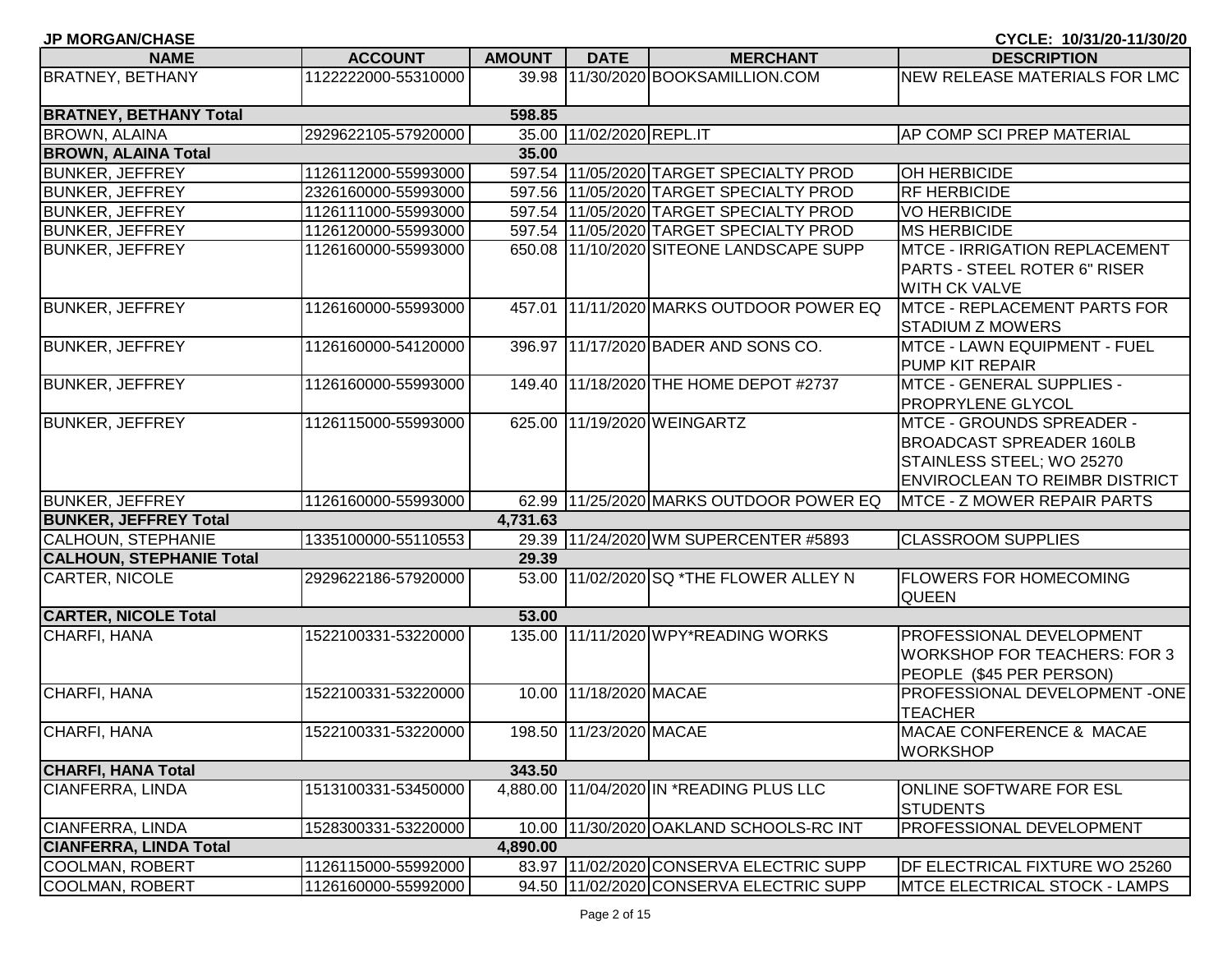| <b>JP MORGAN/CHASE</b>        |                     |               |                          |                                          | CYCLE: 10/31/20-11/30/20                |
|-------------------------------|---------------------|---------------|--------------------------|------------------------------------------|-----------------------------------------|
| <b>NAME</b>                   | <b>ACCOUNT</b>      | <b>AMOUNT</b> | <b>DATE</b>              | <b>MERCHANT</b>                          | <b>DESCRIPTION</b>                      |
| <b>COOLMAN, ROBERT</b>        | 1126160000-55730000 |               |                          | 15.89 11/03/2020 ADVANCEDAUTOPARTS#7211  | MTCE - JUMPER CABLE AND BAG             |
| <b>COOLMAN, ROBERT</b>        | 1126160000-55992000 |               | 18.24 11/03/2020 CES 264 |                                          | MTCE - CORD END FOR THE                 |
|                               |                     |               |                          |                                          | <b>GENERATOR</b>                        |
| <b>COOLMAN, ROBERT</b>        | 1126160000-55992000 |               |                          | 274.44 11/03/2020 COMPLETE BATTERY SOURC | MTCE - MISC. BATTERIES STOCK            |
| <b>COOLMAN, ROBERT</b>        | 1126160000-55992000 |               |                          | 474.00 11/04/2020 CONSERVA ELECTRIC SUPP | <b>MTCE - ELECTRICAL LAMP STOCK</b>     |
| <b>COOLMAN, ROBERT</b>        | 1126160000-55992000 |               |                          | 671.25 11/06/2020 CONSERVA ELECTRIC SUPP | <b>MTCE - ELECTRICAL - LAMP STOCK</b>   |
| <b>COOLMAN, ROBERT</b>        | 1126160000-55992000 |               |                          | 68.87 11/13/2020 CONSERVA ELECTRIC SUPP  | MTCE - ELECTRICAL STOCK - CAN           |
|                               |                     |               |                          |                                          | LIGHTS - 8" COMM DOWNLIGHT              |
| <b>COOLMAN, ROBERT</b>        | 1126160000-55992000 |               |                          | 475.20 11/17/2020 CONSERVA ELECTRIC SUPP | <b>MTCE - ELECTRICAL STOCK - DISTR</b>  |
|                               |                     |               |                          |                                          | LED LIGHTS - A19 40K/41K 120V           |
| <b>COOLMAN, ROBERT</b>        | 1126160000-55992000 |               |                          | 911.00 11/20/2020 CONSERVA ELECTRIC SUPP | MTCE - ELECTRICAL STOCK -               |
|                               |                     |               |                          |                                          | <b>DISTRICT LIGHTS</b>                  |
| <b>COOLMAN, ROBERT</b>        | 1126160000-55992000 |               |                          | 447.50 11/23/2020 CONSERVA ELECTRIC SUPP | MTCE - ELECTRICAL STOCK -               |
|                               |                     |               |                          |                                          | <b>DISTRICT LIGHTS - 40 W LONG TWIN</b> |
|                               |                     |               |                          |                                          | PHILLIPS                                |
| <b>COOLMAN, ROBERT</b>        | 1126160000-55992000 |               |                          | 231.18 11/24/2020 CONSERVA ELECTRIC SUPP | MTCE - ELECTRICAL STOCK - LED           |
|                               |                     |               |                          |                                          | <b>LIGHT STOCK</b>                      |
| <b>COOLMAN, ROBERT</b>        | 1126160000-55992000 |               | 6.00 11/25/2020 CES 264  |                                          | MTCE - ELECTRICAL STOCK - 2             |
|                               |                     |               |                          |                                          | <b>BLANK WLPLT WHT WRINKLE</b>          |
| <b>COOLMAN, ROBERT</b>        | 1126120000-55992000 |               | 670.00 11/27/2020 CTEC   |                                          | MTCE - ELECTRICAL STOCK -               |
|                               |                     |               |                          |                                          | <b>CLOCKS</b>                           |
| <b>COOLMAN, ROBERT Total</b>  |                     | 4,442.04      |                          |                                          |                                         |
| <b>CORRION, KRISTIN</b>       | 1212226194-55110000 |               |                          | 38.97 11/02/2020 STAPLS7316798432000001  | <b>COPY PAPER FOR NATC</b>              |
| <b>CORRION, KRISTIN</b>       | 1212200194-53710000 |               |                          | 270.00 11/10/2020 THE FRIENDSHIP CIRCLE  | TUITION FOR SOUL STUDIO                 |
|                               |                     |               |                          |                                          | <b>ATTENDANCE</b>                       |
| <b>CORRION, KRISTIN</b>       | 1212200194-53710000 |               |                          | 270.00 11/10/2020 THE FRIENDSHIP CIRCLE  | TUITION FOR SOUL STUDIO                 |
|                               |                     |               |                          |                                          | <b>ATTENDANCE</b>                       |
| CORRION, KRISTIN              | 1212226194-54910000 |               |                          | 95.99 11/16/2020 STAPLS7314908314000005  | PAPER SHREDDER FOR NATC.                |
|                               |                     |               |                          |                                          | PREVIOUSLY ORDERED IN SEPT.             |
|                               |                     |               |                          |                                          | DELIVERED NOV.                          |
| <b>CORRION, KRISTIN</b>       | 1221922205-55110021 |               | 30.73 11/20/2020 STAPLES | 00115659                                 | PLASTIC COVER SHEETS FOR                |
|                               |                     |               |                          |                                          | <b>ACTIVITIES FOR STUDENTS</b>          |
|                               |                     |               |                          |                                          | <b>DISTANCE LEARNING AND IN</b>         |
|                               |                     |               |                          |                                          | PERSON FOR PAES LAB                     |
| <b>CORRION, KRISTIN</b>       | 1212226194-55110000 |               |                          | 3.17 11/20/2020 STAPLS7314908314000002   | <b>GLOVES FOR NATC. PREVIOUSLY</b>      |
|                               |                     |               |                          |                                          | ORDERED SEPT. DELIVERED NOV.            |
| <b>CORRION, KRISTIN</b>       | 1221922205-55110021 |               |                          | 2.97 11/25/2020 THE HOME DEPOT #2737     | <b>DRILL BIT FOR PAES LAB</b>           |
| <b>CORRION, KRISTIN Total</b> |                     | 711.83        |                          |                                          |                                         |
| CROAD, LORI                   | 1335100000-55990553 |               |                          | 15.98 11/23/2020 WAL-MART #5893          | <b>SEE CREDIT, NET ZERO</b>             |
| CROAD, LORI                   | 1335100000-55990553 |               |                          | (15.98) 11/25/2020 WM SUPERCENTER #5893  | <b>CREDIT, NET ZERO</b>                 |
| <b>CROAD, LORI Total</b>      |                     | 0.00          |                          |                                          |                                         |
| DRAGOO, MICHAEL               | 1126160000-55910000 |               |                          | 9.88 11/13/2020 AMZN MKTP US*201O794G1   | <b>MTCE - IPHONE PROTECTION</b>         |
| DRAGOO, MICHAEL               | 1126113000-55991000 |               |                          | 77.07 11/16/2020 AMZN MKTP US*2037R1TI1  | NW COVID 19 PPE GLOVES                  |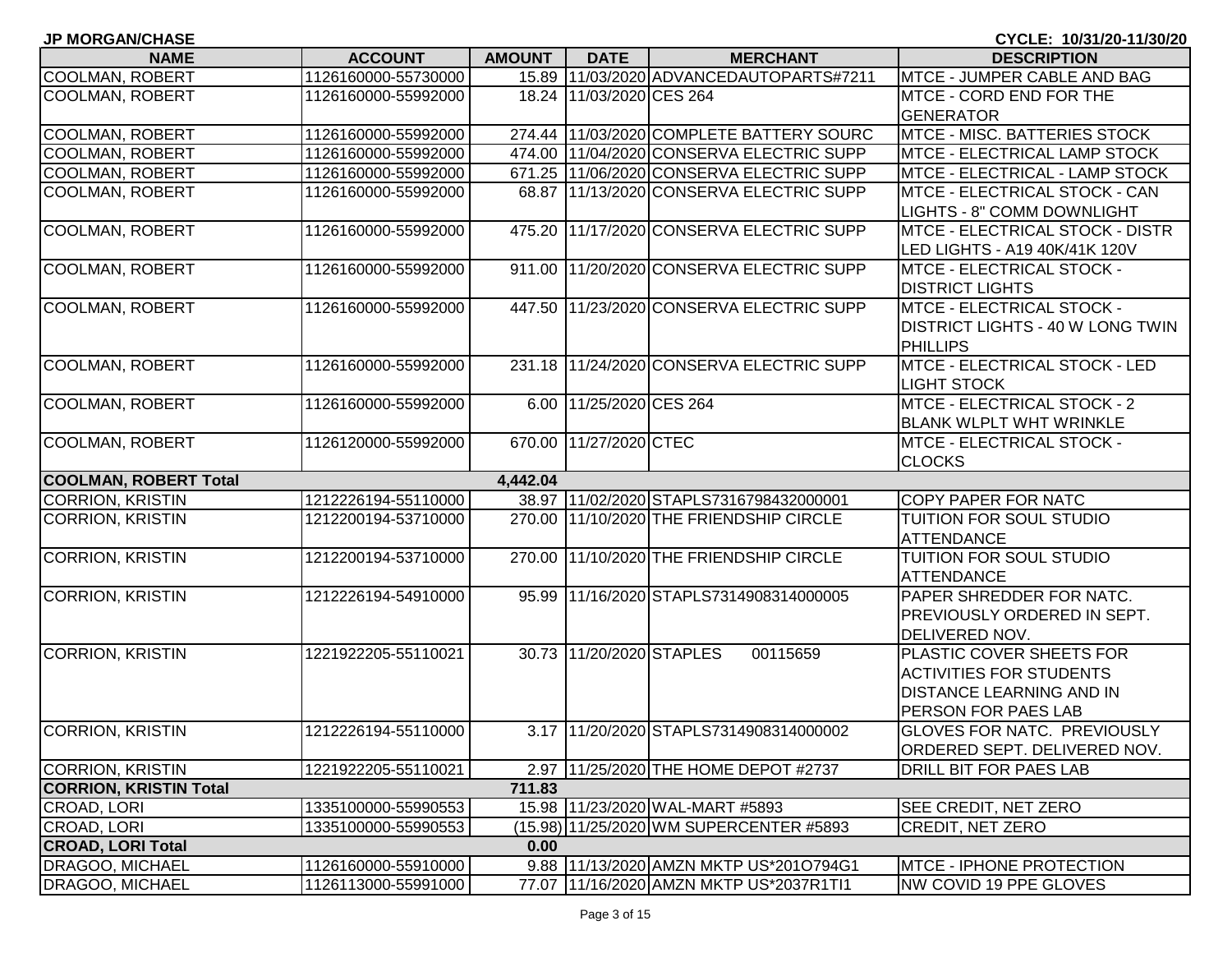| <b>NAME</b>                  | <b>ACCOUNT</b>      | <b>AMOUNT</b> | <b>DATE</b>               | <b>MERCHANT</b>                          | <b>DESCRIPTION</b>                  |
|------------------------------|---------------------|---------------|---------------------------|------------------------------------------|-------------------------------------|
| DRAGOO, MICHAEL              | 1126160000-55910000 | 59.98         |                           | 11/30/2020 AMZN MKTP US*NR59Y9QH3        | <b>MTCE - DIRECTOR AND ASST</b>     |
|                              |                     |               |                           |                                          | <b>DIRECTOR COMPUTER LAPTOP</b>     |
|                              |                     |               |                           |                                          | <b>BAGS</b>                         |
| <b>DRAGOO, MICHAEL Total</b> |                     | 146.93        |                           |                                          |                                     |
| <b>ERICKSON, TODD</b>        | 1122218000-55310000 |               |                           | 312.04 11/09/2020 INTERSTATE BOOKS4SCHOO | <b>BOOKS FOR THE LIBRARY</b>        |
| <b>ERICKSON, TODD Total</b>  |                     | 312.04        |                           |                                          |                                     |
| <b>FENCHEL, LISA</b>         | 1611118482-53450000 |               |                           | 32.00 11/09/2020 PADLET* PADLET SOFTWAR  | <b>PADLET SOFTWARE</b>              |
| <b>FENCHEL, LISA</b>         | 1611118482-53450000 |               |                           | 64.00 11/09/2020 PADLET* PADLET SOFTWAR  | <b>PADLET SOFTWARE</b>              |
| <b>FENCHEL, LISA</b>         | 1611118482-53450000 |               |                           | 32.00 11/09/2020 PADLET* PADLET SOFTWAR  | <b>PADLET SOFTWARE</b>              |
| <b>FENCHEL, LISA</b>         | 1611118482-53450000 |               |                           | 64.00 11/09/2020 PADLET* PADLET SOFTWAR  | <b>PADLET SOFTWARE</b>              |
| FENCHEL, LISA                | 1722100000-53220611 |               |                           | 115.00 11/11/2020 NCYI.ORG               | <b>MICHIGAN SCHOOL COUNSELOR</b>    |
|                              |                     |               |                           |                                          | <b>ONLINE CONFERENCE</b>            |
| FENCHEL, LISA                | 1111118706-55110000 |               |                           | 20.13 11/12/2020 AMERICAN GIRL           | <b>BOOK FOR HEALTH DEVELOPMENT</b>  |
| <b>FENCHEL, LISA Total</b>   |                     | 327.13        |                           |                                          |                                     |
| <b>FULAR, JAMES</b>          | 1126101000-55993000 |               |                           | 34.95 11/04/2020 AMZN MKTP US*280FZ8EI2  | <b>ESB - SIGN REQUESTED BY FIRE</b> |
|                              |                     |               |                           |                                          | DEPT. (NO PARKING FIRE HYDRANT)     |
| <b>FULAR, JAMES</b>          | 1126160000-55993000 |               |                           | 20.98 11/04/2020 AMZN MKTP US*281TV2XC0  | <b>MTCE TIE DOWNS FOR TRAILERS</b>  |
| <b>FULAR, JAMES</b>          | 1126160000-54220000 |               |                           | 1,200.00 11/13/2020 CHETS RENT ALL       | <b>DISTRICT RENTAL OF STUMP</b>     |
|                              |                     |               |                           |                                          | <b>GRINDER FOR MULTIPLE SITES</b>   |
| <b>FULAR, JAMES</b>          | 1126160000-55993000 |               |                           | 42.38 11/16/2020 MARKS OUTDOOR POWER EQ  | <b>MTCE - GROUND MOWER BELTS</b>    |
| <b>FULAR, JAMES</b>          | 1126160000-54220000 |               |                           | (119.72) 11/18/2020 CHETS RENT ALL       | <b>DISTRICT - STUMP GRINDER</b>     |
|                              |                     |               |                           |                                          | <b>DEPOSIT REFUND</b>               |
| <b>FULAR, JAMES Total</b>    |                     | 1,178.59      |                           |                                          |                                     |
| <b>GILMORE, MEGAN</b>        | 1311800000-55110551 |               |                           | 24.99 11/24/2020 AMZN MKTP US*1N0283123  | <b>TEACHING SUPPLIES</b>            |
| GILMORE, MEGAN               | 1311800000-55110551 |               |                           | 18.02 11/25/2020 SCHOLASTIC, INC.        | <b>TEACHING SUPPLIES</b>            |
| <b>GILMORE, MEGAN Total</b>  |                     | 43.01         |                           |                                          |                                     |
| <b>GORDON, BRIAN</b>         | 1429300000-53450000 |               |                           | 10.99 11/02/2020 NFHSNETWORK.COM         | <b>BROADCAST NETWORK</b>            |
|                              |                     |               |                           |                                          | <b>SUBSCRIPTION</b>                 |
| <b>GORDON, BRIAN</b>         | 2929661172-57920000 |               |                           | 1,524.05 11/04/2020 EA GRAPHICS          | PLAYOFF TSHIRTS FOOTBALL            |
| <b>GORDON, BRIAN</b>         | 2929661172-57920000 |               |                           | 365.00 11/06/2020 EA GRAPHICS            | PLAYOFF OFF SHIRTS FOOTBALL         |
| <b>GORDON, BRIAN</b>         | 2929661104-57920000 |               |                           | 16.59 11/09/2020 NOVI CONEY ISLAND       | DINNER BEFORE EVENING EVENT         |
| <b>GORDON, BRIAN</b>         | 2929661104-57920000 |               |                           | 35.00 11/09/2020 THE APPLE FRITTER DOUG  | DONUTS FOR EVENT                    |
| <b>GORDON, BRIAN</b>         | 1426100000-55990000 |               |                           | 42.15 11/09/2020 THE HOME DEPOT #2737    | COVID SUPPLIES FOR DEPARTMENT       |
| <b>GORDON, BRIAN Total</b>   |                     | 1,993.78      |                           |                                          |                                     |
| <b>GORNY, KIMBERLY</b>       | 1111113000-55110708 |               |                           | 2,151.48 11/19/2020 PAPER EXPRESS INC    | 2 PALLETS OF COPY PAPER AND 4       |
|                              |                     |               |                           |                                          | <b>BOXES OF WHITE CARD STOCK</b>    |
| <b>GORNY, KIMBERLY</b>       | 1111113000-55110708 |               |                           | 93.94 11/25/2020 RICOH USA, INC          | <b>STAPLE CARTRIDGE FOR WORK</b>    |
|                              |                     |               |                           |                                          | <b>ROOM COPIER</b>                  |
| <b>GORNY, KIMBERLY Total</b> |                     | 2,245.42      |                           |                                          |                                     |
| HANSEN, ANN                  | 1311800000-53220551 |               |                           | 24.00 11/05/2020 APPELBAUM TRAINING INS  | <b>PRESCHOOL TEACHER TRAINING</b>   |
| HANSEN, ANN                  | 1311800000-53450551 |               | (8.99) 11/06/2020 ZOOM.US |                                          | <b>CREDIT FOR TAX EXEMPT</b>        |
| HANSEN, ANN                  | 1311800000-53220551 |               |                           | 40.00 11/18/2020 APPELBAUM TRAINING INS  | PRESCHOOL AIDE TRAINING             |

**JP MORGAN/CHASE CYCLE: 10/31/20-11/30/20**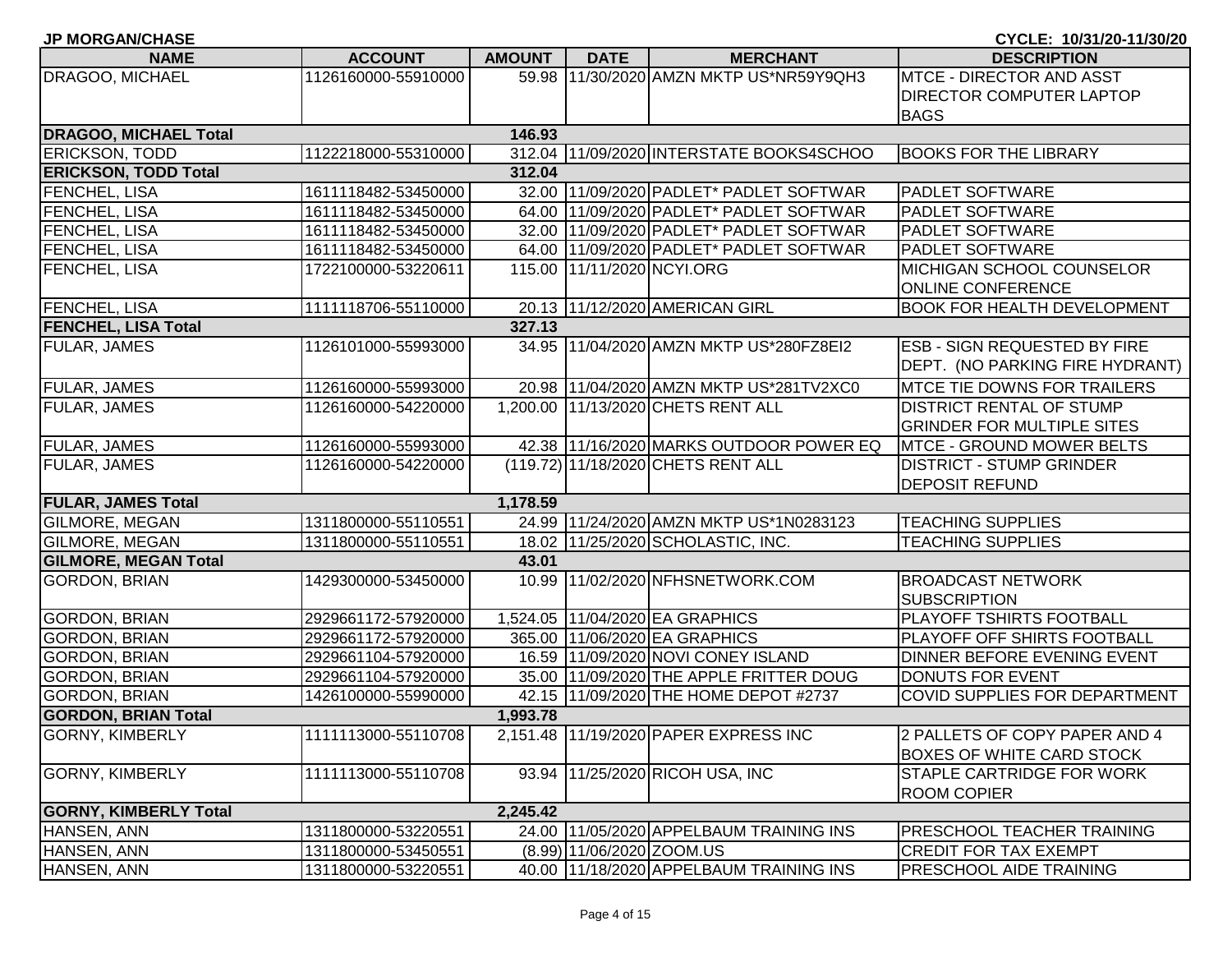| <b>JP MORGAN/CHASE</b>                                 |                     |               |                          |                                           | CYCLE: 10/31/20-11/30/20           |
|--------------------------------------------------------|---------------------|---------------|--------------------------|-------------------------------------------|------------------------------------|
| <b>NAME</b>                                            | <b>ACCOUNT</b>      | <b>AMOUNT</b> | <b>DATE</b>              | <b>MERCHANT</b>                           | <b>DESCRIPTION</b>                 |
| <b>HANSEN, ANN</b>                                     | 1335100000-53220553 |               |                          | 20.00 11/24/2020 APPELBAUM TRAINING INS   | <b>CARE AIDE TRAINING</b>          |
| <b>HANSEN, ANN Total</b>                               |                     | 75.01         |                          |                                           |                                    |
| HARBAR, ERIN                                           | 1111322000-55110702 |               |                          | 140.60 11/02/2020 MOLLY HAWKINS HOUSE IN  | <b>DRAWING PAPER</b>               |
| HARBAR, ERIN                                           | 1111322000-55110702 |               |                          | 200.78 11/03/2020 SERVICE REPRODUCTION C  | WATERCOLOR, GLAZE, DRILL BITS,     |
|                                                        |                     |               |                          |                                           | ERRORS                             |
| HARBAR, ERIN                                           | 1111322000-55110702 |               |                          | 80.78 11/04/2020 AMZN MKTP US*2837U45G1   | JEWELRY SUPPLIES, CHAINMAIL        |
|                                                        |                     |               |                          |                                           | <b>SAWS</b>                        |
| HARBAR, ERIN                                           | 1111322000-55110702 |               |                          | 15.00 11/06/2020 AMZN MKTP US*286FT1Q61   | <b>JEWELRY WAX</b>                 |
| HARBAR, ERIN                                           | 1111322000-55110702 |               |                          | (14.16) 11/12/2020 DBC*BLICK ART MATERIAL | <b>TAX REFUND</b>                  |
| HARBAR, ERIN                                           | 1111322000-55110702 |               |                          | (8.97) 11/12/2020 DBC*BLICK ART MATERIAL  | <b>TAX REFUND</b>                  |
| HARBAR, ERIN                                           | 1111322000-55110702 |               |                          | 22.99 11/13/2020 AMZN MKTP US*202TG4ZR1   | <b>CHAINMAIL</b>                   |
| HARBAR, ERIN                                           | 1111322000-55110702 |               |                          | 11.50 11/16/2020 EDPUZZLE PRO TEACHER     | I HAVE 5 DIFFERENT PREPS, THIS IS  |
|                                                        |                     |               |                          |                                           | USED EVERY DAY. EDPUZZLE           |
|                                                        |                     |               |                          |                                           | STUDENT VIDEO LESSONS              |
| HARBAR, ERIN                                           | 1111322000-55110702 |               |                          | 104.31 11/16/2020 MICHAELS STORES 3744    | BEADS, THREAD, CRAFT BOOK FOR      |
|                                                        |                     |               |                          |                                           | STUDENTS TO WORK AT HOME           |
|                                                        |                     |               |                          |                                           | DURING HS SHUTDOWN                 |
| HARBAR, ERIN                                           | 1111322000-55110702 |               |                          | 55.53 11/17/2020 GFS STORE #1985          | GLOVES, CUPS AND LIDS FOR          |
|                                                        |                     |               |                          |                                           | STUDENT ART SUPPLIES FOR AT        |
|                                                        |                     |               |                          |                                           | HOME WORK DURING SHUTDOWN          |
| HARBAR, ERIN                                           | 1111322000-55110702 |               |                          | 163.46 11/17/2020 HARBOR FREIGHT TOOLS 6  | PLIERS FOR STUDENT TAKE HOME       |
|                                                        |                     |               |                          |                                           | TOOK KITS DURING SHUTDOWN          |
| HARBAR, ERIN                                           | 1111322000-55110702 |               |                          | 93.05 11/17/2020 MOLLY HAWKINS HOUSE IN   | PRISMACOLOR PENCILS, PAINT         |
|                                                        |                     |               |                          |                                           | PUMPS AND JARS. DID NOT RECEIVE    |
|                                                        |                     |               |                          |                                           | ON LINE ITEM 5                     |
| HARBAR, ERIN                                           | 1111322000-55110702 |               | 25.41 11/17/2020 STAPLES | 00115659                                  | MARKERS FOR STUDENT DRAWINGS       |
|                                                        |                     |               |                          |                                           |                                    |
| HARBAR, ERIN                                           | 1111322000-55110702 |               |                          | 27.63 11/18/2020 GFS STORE #1985          | CUPS AND LIDS FOR STUDENT ART      |
|                                                        |                     |               |                          |                                           | <b>SUPPLIES FOR AT HOME WORK</b>   |
|                                                        |                     |               |                          |                                           | <b>DURING SHUTDOWN</b>             |
| HARBAR, ERIN                                           | 1711322000-55110614 |               |                          | 25.94 11/23/2020 AMZN MKTP US*KC6WC8193   | PAINT FOR IB STUDENT               |
| HARBAR, ERIN                                           | 1111322000-55110702 |               |                          | 85.97 11/23/2020 GFS STORE #1985          | CUPS, LIDS AND BAGS FOR            |
|                                                        |                     |               |                          |                                           | STUDENT ART SUPPLIES FOR AT        |
|                                                        |                     |               |                          |                                           | HOME WORK DURING SHUTDOWN          |
| <b>HARBAR, ERIN Total</b>                              |                     | 1,029.82      |                          |                                           |                                    |
| <b>HAWKINS, STEPHANIE</b>                              | 1311800000-55110551 |               |                          | 29.45 11/16/2020 WAL-MART #5893           | <b>GLITTER, BAGS, THANKSGIVING</b> |
|                                                        |                     |               |                          |                                           | <b>PARTY SUPPLIES</b>              |
| HAWKINS, STEPHANIE                                     | 1311800000-55110551 |               |                          | 28.80 11/27/2020 AMZN MKTP US*9553P6XD3   | <b>ALPHABET TOYS</b>               |
| <b>HAWKINS, STEPHANIE Total</b>                        |                     | 58.25         |                          |                                           |                                    |
| <b>HENDERSON, BETH</b>                                 | 1125200000-57410000 |               |                          | 345.00 11/18/2020 INTERNATL SOCIETY       | INTERNATL SOCIETY-MCDONNELL        |
|                                                        | 1125200000-55910000 |               |                          | 1,024.00 11/18/2020 PAPER EXPRESS INC     | <b>DUES</b>                        |
| <b>HENDERSON, BETH</b><br><b>HENDERSON, BETH Total</b> |                     | 1,369.00      |                          |                                           | PAPER PALLET FOR ESB               |
|                                                        |                     |               |                          |                                           |                                    |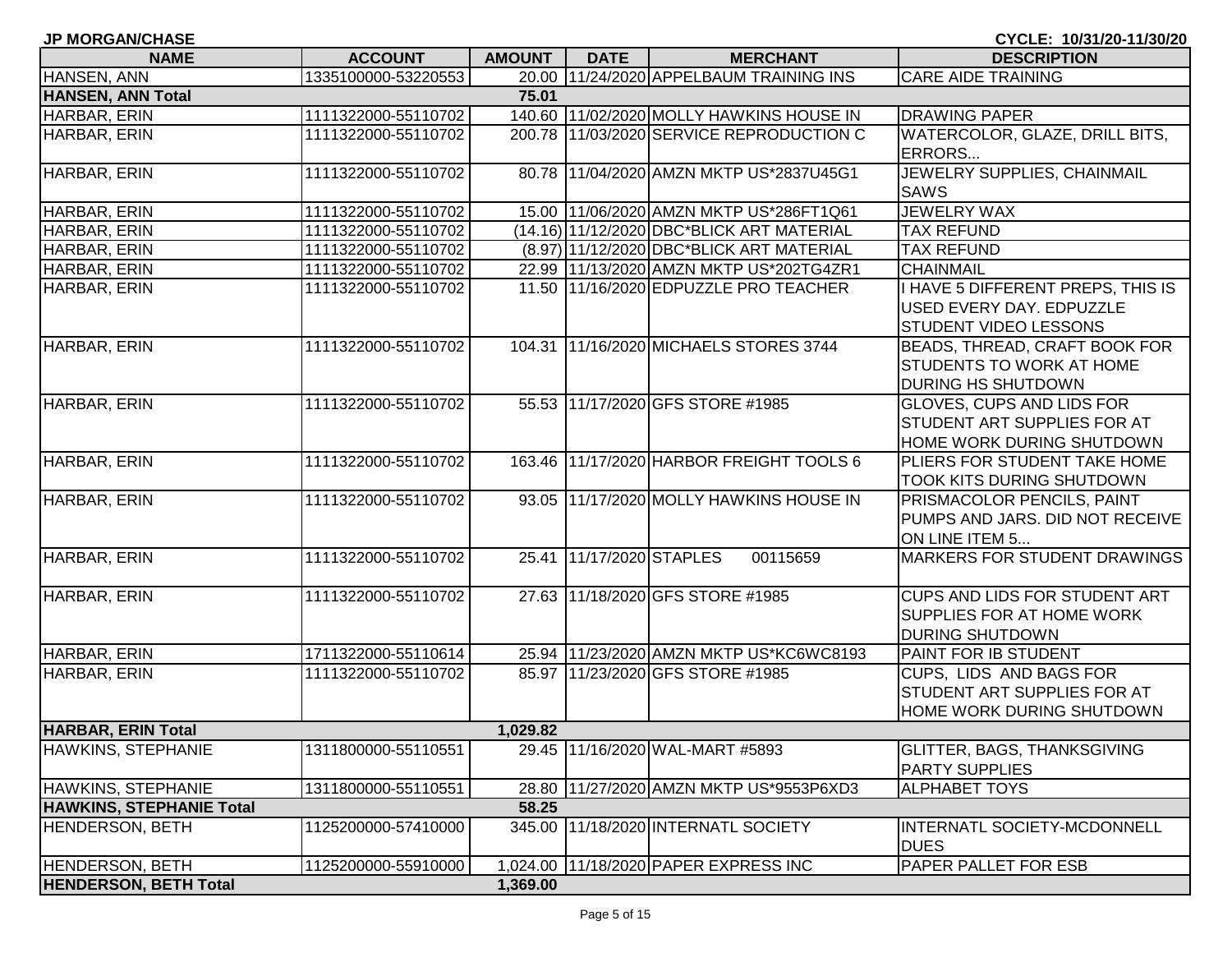**JP MORGAN/CHASE CYCLE: 10/31/20-11/30/20**

| <b>NAME</b>                   | <b>ACCOUNT</b>      | <b>AMOUNT</b> | <b>DATE</b> | <b>MERCHANT</b>                           | <b>DESCRIPTION</b>                    |
|-------------------------------|---------------------|---------------|-------------|-------------------------------------------|---------------------------------------|
| <b>HERTRICH, MARINA</b>       | 1111118000-54910000 |               |             | 16.50 11/06/2020 WASTE INDUSTRIES - NON   | <b>RECYCLING</b>                      |
| <b>HERTRICH, MARINA</b>       | 1124118000-55910000 |               |             | 52.14 11/11/2020 STAPLS7317697386000001   | <b>OFFICE SUPPLIES</b>                |
| <b>HERTRICH, MARINA</b>       | 1611118482-55990000 |               |             | 313.98 11/12/2020 AMZN MKTP US*282IX5KC2  | STATIONARY MINI EXERCISE BIKES        |
| <b>HERTRICH, MARINA</b>       | 1126118000-55990000 |               |             | 325.00 11/13/2020 DANCE SOPHISTICATES IN  | <b>COVID MASKS FOR BAND</b>           |
|                               |                     |               |             |                                           | <b>INSTRUMENTS</b>                    |
| <b>HERTRICH, MARINA</b>       | 1126118000-55990000 |               |             | 99.98 11/16/2020 AMZN MKTP US*208IX6LW0   | COVID AIR FILTERS FOR BAND            |
| <b>HERTRICH, MARINA</b>       | 1124118000-55910000 |               |             | 11.70 11/16/2020 STAPLS7317697386000002   | <b>OFFICE SUPPLIES</b>                |
| <b>HERTRICH, MARINA</b>       | 1111118724-55110000 |               |             | 199.45 11/17/2020 J.W. PEPPER             | MUSIC FOR VOCAL MUSIC                 |
| <b>HERTRICH, MARINA</b>       | 1111118724-55110000 |               |             | 48.95 11/17/2020 J.W. PEPPER              | MUSIC FOR VOCAL MUSIC                 |
| <b>HERTRICH, MARINA</b>       | 1611118482-55110000 |               |             | 5,280.25 11/23/2020 OKDO TECHNOLOGY LTD   | <b>CODING BOTS</b>                    |
| <b>HERTRICH, MARINA</b>       | 1611118482-55110000 |               |             | 5,280.25 11/23/2020 OKDO TECHNOLOGY LTD   | <b>CODING BOTS</b>                    |
| <b>HERTRICH, MARINA</b>       | 1111118000-55110702 |               |             | 142.39 11/24/2020 DBC*BLICK ART MATERIAL  | SUPPLIES FOR ART CLASSROOMS           |
| <b>HERTRICH, MARINA Total</b> |                     | 11,770.59     |             |                                           |                                       |
| HOLLY, SHEILA                 | 1123200000-57410000 |               |             | 125.00 11/05/2020 MI ASSOC SCH ADM        | <b>IMSPRA MEMBERSHIP RENEWAL</b>      |
| HOLLY, SHEILA                 | 1123200000-53450000 |               |             | 15.89 11/16/2020 ADOBE ACROPRO TRIAL      | <b>ADOBE TRIAL SUBSCRIPTION</b>       |
| HOLLY, SHEILA                 | 1123200000-53220000 |               |             | 200.00 11/19/2020 MI ASSOC SCH ADM        | 2021 MASA VIRTUAL MIDWINTER           |
|                               |                     |               |             |                                           | CONFERENCE REGISTRATION; JAN.         |
|                               |                     |               |             |                                           | 20-21 2021                            |
| <b>HOLLY, SHEILA Total</b>    |                     | 340.89        |             |                                           |                                       |
| HOSKINS, DIANE                | 2929625301-57920000 |               |             | 100.00 11/06/2020 AMAZON.COM*284TR1QY1    | <b>ESL TEACHER GIFTS</b>              |
| <b>HOSKINS, DIANE</b>         | 2929625302-57920000 |               |             | 29.63 11/23/2020 SAMSCLUB.COM             | TO BE REIMBURSED (ATTACHED)           |
| <b>HOSKINS, DIANE Total</b>   |                     | 129.63        |             |                                           |                                       |
| JANTZ, ANGELA                 | 1111115000-55990000 |               |             | 106.73 11/11/2020 STAPLS7317697125000001  | <b>SUPPLIES FOR TEACHERS (NEVER</b>   |
|                               |                     |               |             |                                           | RECEIVED)                             |
| JANTZ, ANGELA                 | 1111115000-53450000 |               |             | 95.88 11/11/2020 WWW.WEVIDEO.COM/CHARGE   | <b>VIDEO SUBSCRIPTION BEING USED</b>  |
|                               |                     |               |             |                                           | TO RECORD VIDEOS TO BE USED           |
|                               |                     |               |             |                                           | <b>FOR CABINS</b>                     |
| <b>JANTZ, ANGELA</b>          | 1111115000-55990000 |               |             | 106.73 11/16/2020 STAPLS7317697125002001  | <b>REPLACEMENT SUPPLIES FOR</b>       |
|                               |                     |               |             |                                           | <b>TEACHERS</b>                       |
| <b>JANTZ, ANGELA</b>          | 1111115000-55990000 |               |             | (35.07) 11/18/2020 STAPLS7317697125003001 | PART OF REPLACEMENT ORDER NOT         |
|                               |                     |               |             |                                           | RECEIVED (EXPO MARKERS, 12X18)        |
|                               |                     |               |             |                                           | <b>CONSTRUCTION PAPER AND 9X12</b>    |
|                               |                     |               |             |                                           | <b>CONSTRUCTION PAPER) REFUND</b>     |
|                               |                     |               |             |                                           |                                       |
| JANTZ, ANGELA                 | 1111115000-55990000 |               |             | 35.07   11/18/2020 STAPLS7317697125004001 | PART OF REPLACEMENT ORDER NOT         |
|                               |                     |               |             |                                           | RECEIVED- ADDITIONAL                  |
|                               |                     |               |             |                                           | <b>REPLACEMENT ORDER (EXPO</b>        |
|                               |                     |               |             |                                           | MARKERS, 12X18 CONSTRUCTION           |
|                               |                     |               |             |                                           | PAPER AND 9X12 CONSTRUCTION<br>PAPER) |
| JANTZ, ANGELA                 | 1111115000-55990000 |               |             | 58.56 11/18/2020 STAPLS7318344980000001   | SUPPLIES ORDERED FOR TEACHER          |
| JANTZ, ANGELA Total           |                     | 367.90        |             |                                           |                                       |
| JOB, STACEY                   | 1311800000-53220551 |               |             | 52.00 11/02/2020 APPELBAUM TRAINING INS   | <b>PRESCHOOL TRAINING HOURS</b>       |
|                               |                     |               |             |                                           |                                       |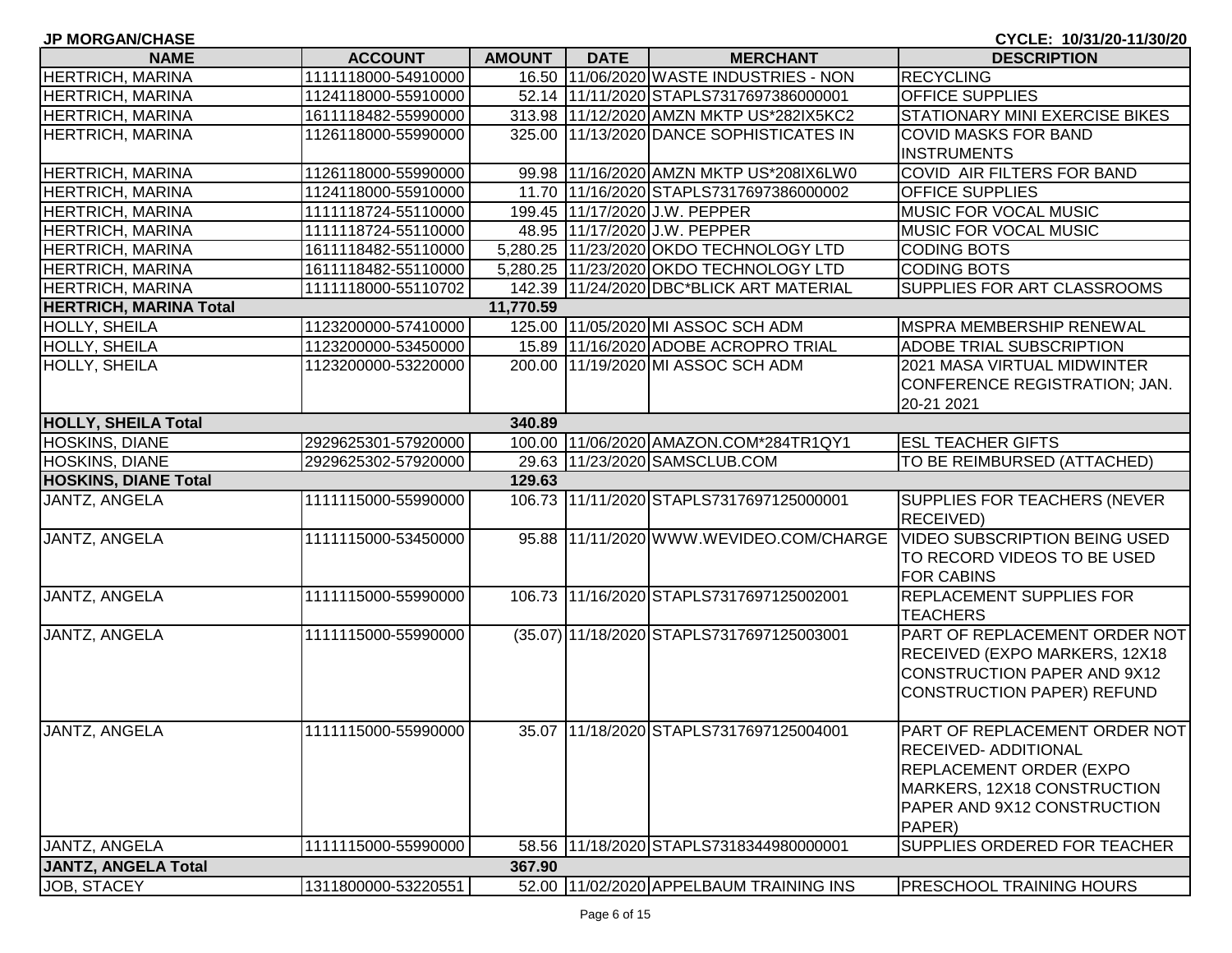| <b>JP MORGAN/CHASE</b>    |                     |               |                           |                                          | CYCLE: 10/31/20-11/30/20                                      |
|---------------------------|---------------------|---------------|---------------------------|------------------------------------------|---------------------------------------------------------------|
| <b>NAME</b>               | <b>ACCOUNT</b>      | <b>AMOUNT</b> | <b>DATE</b>               | <b>MERCHANT</b>                          | <b>DESCRIPTION</b>                                            |
| JOB, STACEY               | 1311800000-53220551 |               |                           | 24.00 11/03/2020 APPELBAUM TRAINING INS  | <b>PRESCHOOL TRAINING HOURS</b>                               |
| JOB, STACEY               | 1335100000-53220553 |               |                           | 24.00 11/05/2020 APPELBAUM TRAINING INS  | <b>CARE TRAINING HOURS</b>                                    |
| JOB, STACEY               | 1311800000-53220551 |               |                           | 40.00 11/06/2020 APPELBAUM TRAINING INS  | PRESCHOOL TRAINING HOURS                                      |
| JOB, STACEY               | 1311800000-53220551 |               |                           | 40.00 11/06/2020 APPELBAUM TRAINING INS  | PRESCHOOL TRAINING HOURS                                      |
| JOB, STACEY               | 1335100000-53220553 |               |                           | 52.00 11/09/2020 APPELBAUM TRAINING INS  | <b>CARE TRAINING HOURS</b>                                    |
| JOB, STACEY               | 1335100000-53220553 |               |                           | 89.00 11/09/2020 IMPACT PUBLICATIONS,    | CARE TRAINING HOURS                                           |
| JOB, STACEY               | 1335100000-53220553 |               |                           | 84.00 11/11/2020 APPELBAUM TRAINING INS  | <b>CARE TRAINING HOURS</b>                                    |
| JOB, STACEY               | 1311800000-53220551 |               |                           | 24.00 11/16/2020 APPELBAUM TRAINING INS  | PRESCHOOL TRAINING HOURS                                      |
| <b>JOB, STACEY</b>        | 1335100000-53220553 |               |                           | 32.00 11/19/2020 APPELBAUM TRAINING INS  | <b>CARE TRAINING HOURS</b>                                    |
| JOB, STACEY               | 1311800000-53220551 |               |                           | 20.00 11/19/2020 APPELBAUM TRAINING INS  | <b>PRESCHOOL TRAINING HOURS</b>                               |
| JOB, STACEY               | 2929641355-57920000 |               |                           | 82.24 11/19/2020 SAMSCLUB #6657          | <b>STAFF APPRECIATION</b>                                     |
| JOB, STACEY               | 1212252191-55110000 |               |                           | 114.94 11/20/2020 AMZN MKTP US*ES4OD9393 | <b>ECSE THERMOMETERS GLOVES</b>                               |
| JOB, STACEY               | 1311800000-53220551 |               |                           | 32.00 11/23/2020 APPELBAUM TRAINING INS  | <b>PRESCHOOL TRAININING</b>                                   |
| JOB, STACEY               | 1311800000-53220551 |               |                           | 32.00 11/25/2020 APPELBAUM TRAINING INS  | <b>PRESCHOOL TRAINING</b>                                     |
| <b>JOB, STACEY Total</b>  |                     | 742.18        |                           |                                          |                                                               |
| JORDAN, CHRISTOPHER       | 1126115000-55992000 |               |                           | 139.50 11/05/2020 R L DEPPMANN CO        | DF AIR HANDLER UNIT AHUA1 -<br>BEARING ASSEMBLE WITH IMPELLER |
| JORDAN, CHRISTOPHER       | 1126114000-55992000 |               |                           | 12.76 11/11/2020 TRANE SUPPLY-113415     | <b>PV CAFE AHU - SENSOR</b><br><b>THERMISTOR</b>              |
| JORDAN, CHRISTOPHER       | 1126111000-55992000 |               |                           | 37.25 11/18/2020 ETNA DISTRIBUTORS, LLC  | VO DOMESTICE WATER - PROPRESS                                 |
| JORDAN, CHRISTOPHER       | 1126122000-55992000 |               |                           | 422.91 11/20/2020 GRAINGER               | HS BATHROOM EXHAUST FAN -<br><b>MOTOR PSC</b>                 |
| JORDAN, CHRISTOPHER       | 1126114000-55992000 |               |                           | 28.28 11/23/2020 THE HOME DEPOT #2737    | PV ROOM 116 HOT WATER REPAIR -<br><b>PIPES AND BUSHING</b>    |
| JORDAN, CHRISTOPHER       | 1126112000-55992000 |               |                           | 32.34 11/25/2020 GRAINGER                | OH KITCHEN EXHAUST - WIRE RELAY<br>10-30VAC/DC                |
| JORDAN, CHRISTOPHER Total |                     | 673.04        |                           |                                          |                                                               |
| <b>LASH, NANCY</b>        | 1111114000-55110708 |               |                           | 1,046.80 11/09/2020 PAPER EXPRESS INC    | <b>PAPER FOR SCHOOL</b>                                       |
| <b>LASH, NANCY</b>        | 1124114000-54910000 |               |                           | 137.86 11/16/2020 SHRED-IT USA LLC       | <b>SCHOOL SHREDDING</b>                                       |
| <b>LASH, NANCY</b>        | 1111114000-55110708 |               |                           | 37.14 11/16/2020 STAPLS7318163017000001  | <b>CLASSROOM SUPPLY</b>                                       |
| <b>LASH, NANCY</b>        | 1111114000-55110708 |               |                           | 28.60 11/16/2020 STAPLS7318168514000001  | <b>CLASSROOM SUPPLY</b>                                       |
| <b>LASH, NANCY</b>        | 1111114000-55110708 |               |                           | 199.00 11/18/2020 MEAD PRODUCTS LLC      | <b>LAMINATING</b>                                             |
| LASH, NANCY               | 2929614275-57920000 |               |                           | 1,460.25 11/20/2020 BRAINPOP LLC         | SCHOOL MEMBERSHIP PAID BY PTO<br><b>REIMBURSEMENT</b>         |
| <b>LASH, NANCY</b>        | 1124114000-54910000 |               |                           | 62.50 11/20/2020 WASTE INDUSTRIES - NON  | <b>SCHOOL RECYCLING</b>                                       |
| <b>LASH, NANCY Total</b>  |                     | 2,972.15      |                           |                                          |                                                               |
| LOCRICCHIO, ANTHONY       | 1122500000-56410000 |               | 998.00 11/02/2020 DJI.COM |                                          | <b>CAMERA FOR HS EDUCATOR</b><br>NICHOLAS LATARTE             |
| LOCRICCHIO, ANTHONY       | 1122500000-55910000 |               |                           | 279.96 11/05/2020 AMZN MKTP US*289WQ3811 | 4 COMPUTER REPAIR KITS FOR TAS                                |
| LOCRICCHIO, ANTHONY       | 1122500000-55990000 |               |                           | 188.54 11/05/2020 LOWES #01604*          | <b>SMALLER TUBS 1:1 REPAIR</b>                                |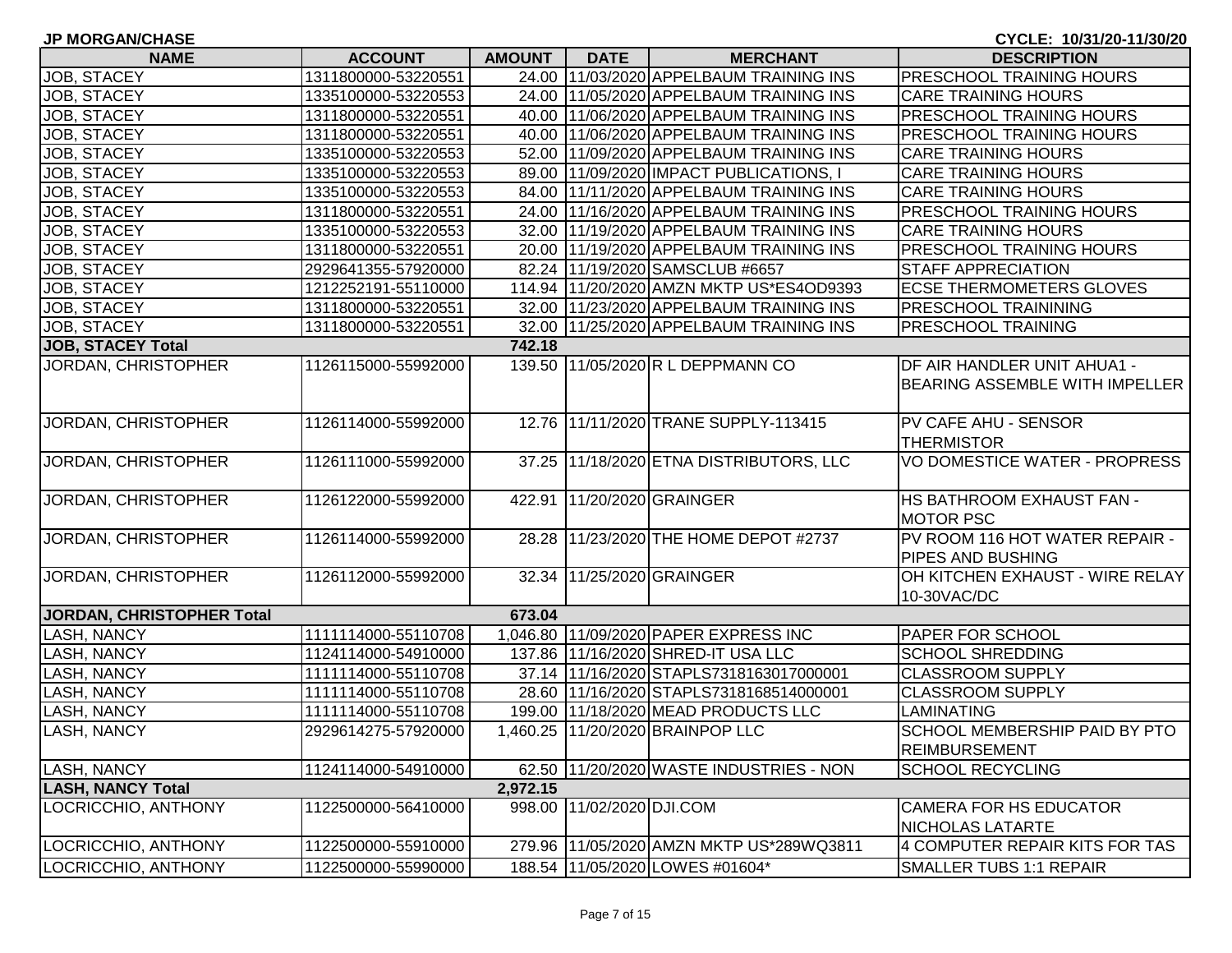| LOCRICCHIO, ANTHONY              | 1122500000-55990000 |          |                          | 2,033.40 11/09/2020 AMZN MKTP US*289EI1601 | 60 REPLACEMENT BATTERIES FOR           |
|----------------------------------|---------------------|----------|--------------------------|--------------------------------------------|----------------------------------------|
|                                  |                     |          |                          |                                            | 3180 AND 3120 DELL CHROMEBOOKS         |
| LOCRICCHIO, ANTHONY              | 1122500000-53450000 |          |                          | 36.35 11/16/2020 TELZIO (100596)           | COVID-19 EXPENSE; MENTAL HEALTH        |
|                                  |                     |          |                          |                                            | <b>HOTLINE FOR STUDENTS</b>            |
| LOCRICCHIO, ANTHONY              | 1122500000-55910000 |          |                          | 25.98 11/17/2020 AMZN MKTP US*207RK0JG2    | PURCHASED 2 STYLUS PENS:               |
|                                  |                     |          |                          |                                            | TESTING OUT STYLUS PENS FOR            |
|                                  |                     |          |                          |                                            | <b>OFFICE OF ACADEMICS</b>             |
| LOCRICCHIO, ANTHONY              | 1122500000-55990000 |          |                          | 147.68 11/18/2020 LOWES #01604*            | <b>MORE BINS FOR 1:1 REPAIR</b>        |
|                                  |                     |          |                          |                                            | PROGRAM.                               |
| LOCRICCHIO, ANTHONY              | 1126100000-55990000 |          |                          | 57.98 11/19/2020 AMZN MKTP US*S14OM3303    | COVID-19: 2 THERMOMETERS FOR           |
|                                  |                     |          |                          |                                            | <b>ADULTS</b>                          |
| LOCRICCHIO, ANTHONY              | 1126100000-55990000 |          |                          | 113.85 11/20/2020 AMZN MKTP US*AC7R33FS3   | <b>COVID-19: ADDITIONAL FACE MASKS</b> |
|                                  |                     |          |                          |                                            | <b>FOR TEAM</b>                        |
| LOCRICCHIO, ANTHONY              | 1122500000-55990000 |          |                          | 89.97 11/20/2020 AMZN MKTP US*115NW2Z13    | 3 USB C HUBS                           |
| LOCRICCHIO, ANTHONY              | 1122500000-55990000 |          |                          | 244.41 11/25/2020 LOWES #00907*            | PURCHASED SMALLER 1:1 TUBS FOR         |
|                                  |                     |          |                          |                                            | <b>BUILDINGS. KEEP LARGER BINS FOR</b> |
|                                  |                     |          |                          |                                            | <b>OTHER PROJECTS OR INCREASED</b>     |
|                                  |                     |          |                          |                                            | NUMBER OF REPAIRS.                     |
| <b>LOCRICCHIO, ANTHONY Total</b> |                     | 4,216.12 |                          |                                            |                                        |
| MCDERMOTT, JACOB                 | 1126160000-55992000 |          |                          | (9.99) 11/02/2020 PRIME VIDEO              | <b>MTCE VIDEO RETURN</b>               |
| MCDERMOTT, JACOB                 | 1126160000-55992000 |          |                          | 9.99 11/02/2020 PRIME VIDEO*2886B7E71      | <b>MTCE VIDEO</b>                      |
| MCDERMOTT, JACOB                 | 1126160000-57410000 |          |                          | 119.00 11/18/2020 AMAZON PRIME*209QD2JP2   | <b>MTCE - ASSISTANT DIRECTOR</b>       |
| <b>MCDERMOTT, JACOB Total</b>    |                     | 119.00   |                          |                                            | <b>AMAZON PRIME MEMBERSHIP</b>         |
| MCDOUGALL, BARBARA               | 1429300000-55997000 |          |                          | 1,193.38 11/04/2020 TEAMLEADER             | <b>MS POM UNIFORMS</b>                 |
| MCDOUGALL, BARBARA               | 2929661275-57920000 |          |                          | 308.19 11/09/2020 FIREHOUSE SUBS 1558 QS   | <b>SOCCER PLAY-OFFS</b>                |
| MCDOUGALL, BARBARA               | 1429300000-55910000 |          |                          | 151.59 11/09/2020 USI ED GOV               | <b>LAMINATING SUPPLIES</b>             |
| MCDOUGALL, BARBARA               | 2929661114-57920000 |          | 1,350.00 11/10/2020 HUDL |                                            | <b>B BKB FILMING</b>                   |
| MCDOUGALL, BARBARA               | 2929661275-57920000 |          |                          | 63.09 11/13/2020 MARIA S ITALIAN BAKERY    | <b>COLLEGIATE SIGNING</b>              |
| MCDOUGALL, BARBARA               | 1429300000-55997000 |          |                          | 1,755.00 11/23/2020 DA DESIGNS DANCEWEAR   | <b>HS POM UNIFORMS</b>                 |
| MCDOUGALL, BARBARA Total         |                     | 4,821.25 |                          |                                            |                                        |
| NESMITH, RUSSELL                 | 1126160000-55992000 |          |                          | 14.00 11/02/2020 REDFORD LOCK COMPANY I    | <b>MTCE SUPPLY - LUBE FOR LOCKS</b>    |
| NESMITH, RUSSELL                 | 1126160000-55993000 |          |                          | 121.95 11/04/2020 SHERWIN WILLIAMS 70119   | <b>DISTRICT PARKING LOT PAINT</b>      |
| NESMITH, RUSSELL                 | 4126115951-54110000 |          |                          | 4,500.00 11/05/2020 PENCHURA               | DF PLAYGROUND REPAIRS - SWING          |
|                                  |                     |          |                          |                                            | SEAT, CHAINS, CLIMBER - SF PG 53-      |
|                                  |                     |          |                          |                                            | l54                                    |
| NESMITH, RUSSELL                 | 1126160000-55992000 |          |                          | 27.66 11/11/2020 CONTRACTORS PIPE & SUP    | <b>MTCE - PLUMBING SUPPLIES -</b>      |
|                                  |                     |          |                          |                                            | <b>URINAL SEAL</b>                     |
| NESMITH, RUSSELL                 | 1126111000-55992000 |          |                          | 5.25 11/16/2020 THE HOME DEPOT #2737       | VO - GREAT STUFF GAP FILLER            |
| NESMITH, RUSSELL                 | 1126160000-55992000 |          |                          | 531.15 11/17/2020 BEST PLUMBING SPECIALT   | <b>MTCE - PLUMBING SUPPLIES -</b>      |
|                                  |                     |          |                          |                                            | <b>AMARILIS CARTRIDGE</b>              |
| NESMITH, RUSSELL                 | 1126101000-55992000 |          |                          | 55.92 11/19/2020 THE HOME DEPOT #2737      | MTCE F550 SUPPLIES                     |

**JP MORGAN/CHASE CYCLE: 10/31/20-11/30/20 NAME ACCOUNT AMOUNT DATE MERCHANT DESCRIPTION**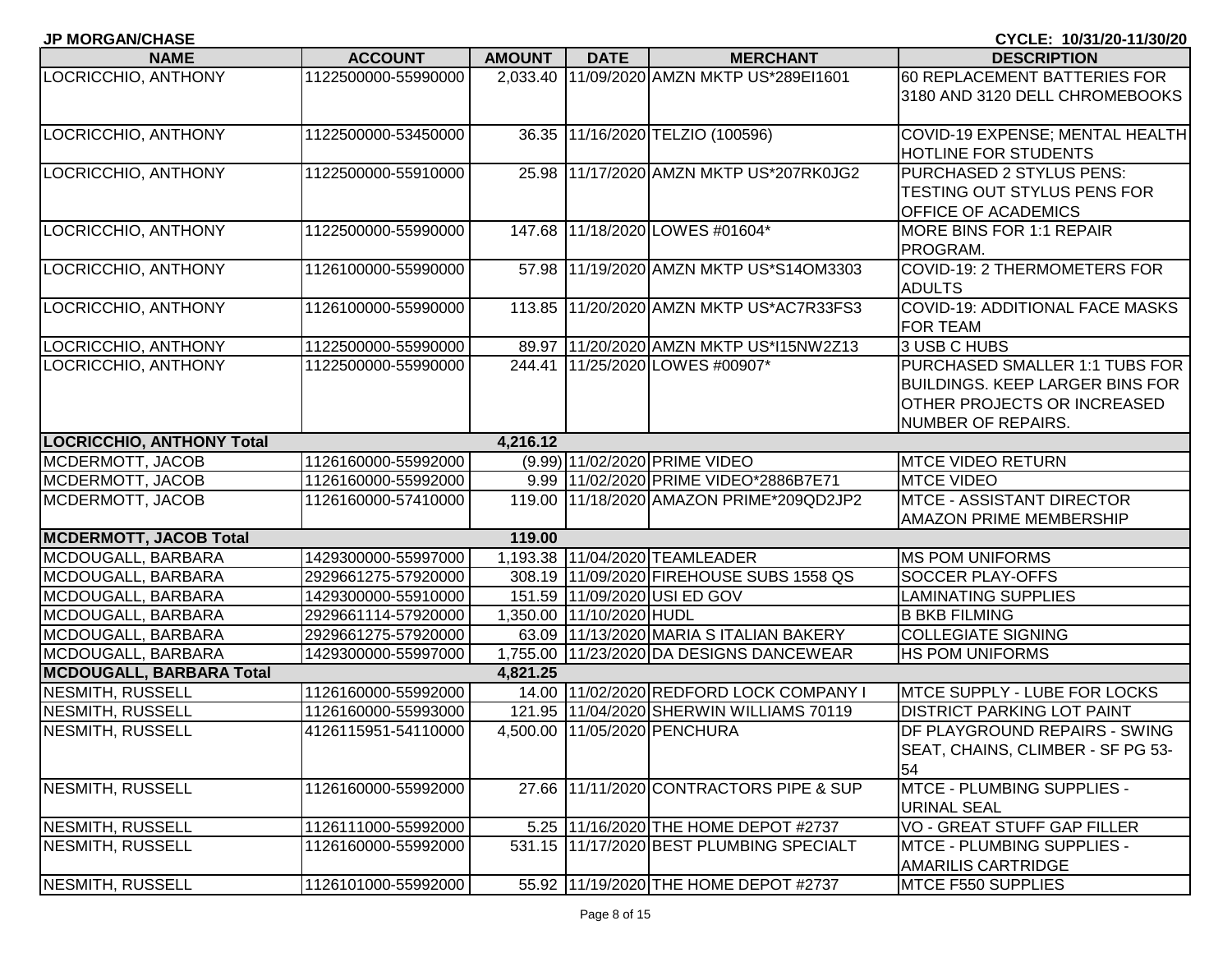| <b>JP MORGAN/CHASE</b>        |                     |               |                            |                                            | CYCLE: 10/31/20-11/30/20           |
|-------------------------------|---------------------|---------------|----------------------------|--------------------------------------------|------------------------------------|
| <b>NAME</b>                   | <b>ACCOUNT</b>      | <b>AMOUNT</b> | <b>DATE</b>                | <b>MERCHANT</b>                            | <b>DESCRIPTION</b>                 |
| NESMITH, RUSSELL              | 1126160000-55992000 |               |                            | 43.24 11/20/2020 BEST PLUMBING SPECIALT    | <b>MTCE - PLUMBING STOCK</b>       |
| NESMITH, RUSSELL              | 1126122000-55992000 |               |                            | 38.90 11/23/2020 GRAINGER                  | HS - PLUMBING - BRADLEY SINK       |
|                               |                     |               |                            |                                            | <b>REPAIR</b>                      |
| <b>NESMITH, RUSSELL</b>       | 1126160000-55992000 | 167.49        |                            | 11/24/2020 BEST PLUMBING SPECIALT          | MTCE - PLUMBING STOCK - FLAT       |
|                               |                     |               |                            |                                            | <b>ROUND DRAIN</b>                 |
| NESMITH, RUSSELL              | 1126160000-55992000 |               |                            | 2.77 11/27/2020 THE HOME DEPOT #2737       | <b>MTCE GUTTER REPAIR</b>          |
| NESMITH, RUSSELL Total        |                     | 5,508.33      |                            |                                            |                                    |
| <b>OAKES, ROBERT</b>          | 1126120000-55992000 |               |                            | 436.52 11/13/2020 NATIONAL ENERGY CONTRO   | MS AHU H3 REPAIR                   |
| OAKES, ROBERT                 | 1126122000-55992000 |               |                            | 134.29 11/18/2020 NATIONAL ENERGY CONTRO   | HS HEAT IN ROOM 136                |
| <b>OAKES, ROBERT</b>          | 1126105000-55992000 |               |                            | 355.60 11/19/2020 THERMALNETICS, INC.      | NATC - THERMOSTAT                  |
| <b>OAKES, ROBERT Total</b>    |                     | 926.41        |                            |                                            |                                    |
| PARK, CATHRYN                 | 1722100000-53450000 |               | 53.00 11/13/2020 ZOOM.US   |                                            | ZOOM LARGE MEETING ADD-ON          |
|                               |                     |               |                            |                                            | MISTAKENLY RENEWED WHEN "DO        |
|                               |                     |               |                            |                                            | NOT AUTO RENEW" WAS SELECTED.      |
|                               |                     |               |                            |                                            | SEE REFUND ON 11/17                |
| PARK, CATHRYN                 | 1128300000-55990000 | 99.99         |                            | 11/16/2020 AMZN MKTP US*2099W3L62          | ADJUSTABLE HEIGHT STANDING         |
|                               |                     |               |                            |                                            | DESK CHAIR FOR HR/DONOVAN          |
| <b>PARK, CATHRYN</b>          | 1722100000-53450000 |               | (53.00) 11/17/2020 ZOOM.US |                                            | ZOOM LARGE MEETING AUTO-           |
|                               |                     |               |                            |                                            | RENEWAL ERROR CREDIT               |
| <b>PARK, CATHRYN Total</b>    |                     | 99.99         |                            |                                            |                                    |
| POHLONSKI, EMILY              | 2929622190-57920000 | 42.70         |                            | 11/06/2020 HOSA, INC.                      | ADDITIONAL REGISTRATION OF 2       |
|                               |                     |               |                            |                                            | <b>MORE HOSA STUDENTS</b>          |
| POHLONSKI, EMILY              | 2929622190-57920000 |               |                            | 22.70 11/09/2020 HOSA, INC.                | ADDITIONAL REGISTRATION OF 1       |
|                               |                     |               |                            |                                            | <b>MORE HOSA STUDENT</b>           |
| <b>POHLONSKI, EMILY Total</b> |                     | 65.40         |                            |                                            |                                    |
| RONNING, ADAM                 | 2929620239-57920000 |               |                            | 50.87 11/03/2020 SHEETMUSICPLUS.COM        | <b>NEW BAND MUSIC</b>              |
| <b>RONNING, ADAM</b>          | 1111220000-55110723 |               |                            | 485.73 11/25/2020 J.W. PEPPER              | SHEET MUSIC AND NEW SOLO           |
|                               |                     |               |                            |                                            | BOOKS FOR SOLO AND ENSEMBLE        |
| <b>RONNING, ADAM Total</b>    |                     | 536.60        |                            |                                            |                                    |
| <b>RUDY, MICHELLE</b>         | 1311800000-55110551 |               |                            | 4.23 11/23/2020 AMZN MKTP US*2J9TV2EC3     | 3 PACK PENCIL GRIPS                |
| <b>RUDY, MICHELLE Total</b>   |                     | 4.23          |                            |                                            |                                    |
| <b>RUTKOWSKI, MELANIE</b>     | 1712500000-55110712 | 45.00         |                            | 11/02/2020 AMAZON.COM*2806V91A1            | <b>MATH INTERVENTION BOOKS FOR</b> |
|                               |                     |               |                            |                                            | <b>MATH INTERVENTIONIST</b>        |
| <b>RUTKOWSKI, MELANIE</b>     | 1612500482-55110000 |               |                            | 1,428.90 11/02/2020 REI*GREENWOODHEINEMANN | <b>BOOKS FOR AT HOME LEARNING</b>  |
|                               |                     |               |                            |                                            | <b>DAYS</b>                        |
| RUTKOWSKI, MELANIE            | 1612500482-55110000 |               |                            | 119.90 11/03/2020 AMZN MKTP US*287AO8VU1   | TAKE HOME MATH SUPPLIES FOR AT-    |
|                               |                     |               |                            |                                            | <b>HOME LEARNING DAYS</b>          |
| <b>RUTKOWSKI, MELANIE</b>     | 1612500482-55110000 |               |                            | 8.98 11/04/2020 AMZN MKTP US*288V48MS1     | ALCOHOL WIPES FOR DISINFECTING     |
|                               |                     |               |                            |                                            | <b>COCHLEAR DEVICE</b>             |
| <b>RUTKOWSKI, MELANIE</b>     | 1612500482-55110000 |               |                            | (89.90) 11/06/2020 AMZN MKTP US            | RETURN OF ITEMS- HAIR TIES FOR     |
|                               |                     |               |                            |                                            | TAKE HOME MATH KITS WERE           |
|                               |                     |               |                            |                                            | <b>WRONG SIZE</b>                  |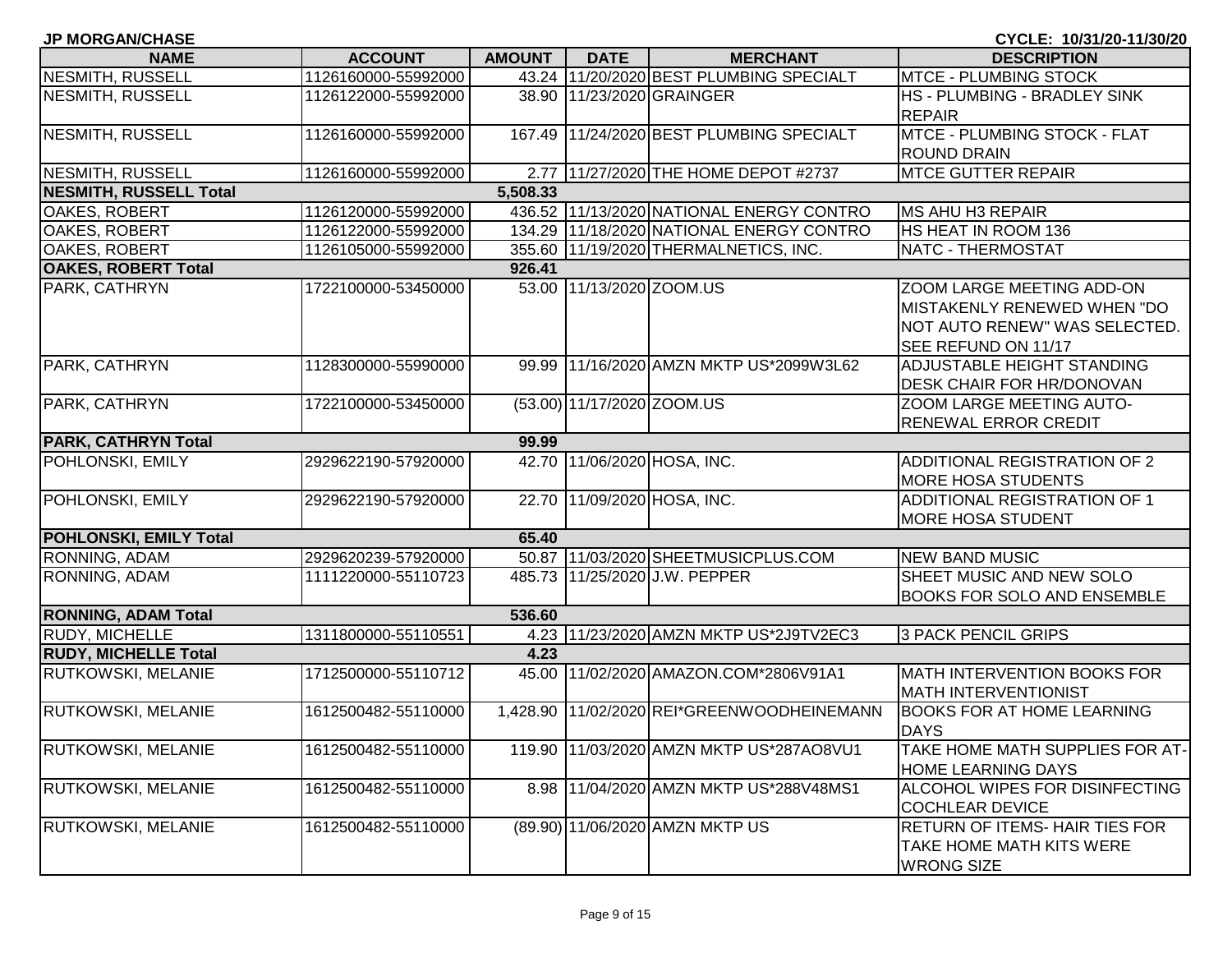| <b>JP MORGAN/CHASE</b>           |                     |               |                            |                                             | CYCLE: 10/31/20-11/30/20                |
|----------------------------------|---------------------|---------------|----------------------------|---------------------------------------------|-----------------------------------------|
| <b>NAME</b>                      | <b>ACCOUNT</b>      | <b>AMOUNT</b> | <b>DATE</b>                | <b>MERCHANT</b>                             | <b>DESCRIPTION</b>                      |
| RUTKOWSKI, MELANIE               | 1633100686-55990000 |               |                            | 76.86 11/09/2020 AMZN MKTP US*281X86HB2     | <b>SUPPLIES FOR ELD PARENT</b>          |
|                                  |                     |               |                            |                                             | <b>ENGAGEMENT PROJECT- SENSORY -</b>    |
|                                  |                     |               |                            |                                             | <b>CALMING WATER BOTTLES</b>            |
| RUTKOWSKI, MELANIE               | 1633100686-55990000 |               | 4.58 11/11/2020 TARGET     | 00014654                                    | <b>BAGGIES FOR PACKAGING UP ELD</b>     |
|                                  |                     |               |                            |                                             | PARENT ENGAGEMENT PROJECT               |
|                                  |                     |               |                            |                                             | <b>SUPPLIES</b>                         |
| <b>RUTKOWSKI, MELANIE</b>        | 1612500482-55110000 |               |                            | 17.96 11/12/2020 AMZN MKTP US*286ZS9KQ2     | ALCOHOL WIPES FOR DISINFECTING          |
|                                  |                     |               |                            |                                             | <b>COCHLEAR DEVICES</b>                 |
| RUTKOWSKI, MELANIE               | 1622500482-54910000 |               |                            | 1,000.00 11/16/2020 POWERSCHOOL             | PURCHASED SERVICE FOR                   |
|                                  |                     |               |                            |                                             | <b>SCHOOLOGY</b>                        |
| RUTKOWSKI, MELANIE               | 1722100000-53220611 |               | 70.00 11/18/2020 EDX, INC. |                                             | <b>CONFERENCE: FAMILY</b>               |
|                                  |                     |               |                            |                                             | <b>ENGAGEMENT IN EDUCATION FOR A.</b>   |
|                                  |                     |               |                            |                                             | <b>RINGLE</b>                           |
| RUTKOWSKI, MELANIE               | 1633100686-55990000 |               |                            | 5.99 11/23/2020 AMAZON.COM*R45S34KS3        | <b>SUPPLIES FOR ELD PARENT</b>          |
|                                  |                     |               |                            |                                             | <b>ENGAGEMENT PROJECT -SEL-</b>         |
|                                  |                     |               |                            |                                             | <b>CALMING BOTTLES</b>                  |
| RUTKOWSKI, MELANIE               | 1633100686-55990000 |               |                            | 6.99 11/23/2020 AMZN MKTP US*H71BQ3MG3      | <b>PROJECT SUPPLIES FOR ELD</b>         |
|                                  |                     |               |                            |                                             | <b>PARENT ENGAGEMENT PROJECT -</b>      |
|                                  |                     |               |                            |                                             | <b>SEL CALMING BOTTLES</b>              |
| RUTKOWSKI, MELANIE               | 1612500482-55110000 |               |                            | 136.05 11/24/2020 AMZN MKTP US*LR91O7BH3    | <b>SUPPLIES FOR HOME MATH KITS</b>      |
|                                  |                     |               |                            |                                             | FOR AT HOME LEARNING DAYS               |
| RUTKOWSKI, MELANIE               | 1612500482-55110000 |               |                            | 27,491.73 11/24/2020 REI*GREENWOODHEINEMANN | LEVELED READERS FOR TAKE HOME           |
|                                  |                     |               |                            |                                             | KITS PROVIDED FOR STUDENTS ON           |
|                                  |                     |               |                            |                                             | AT HOME LEARNING DAYS                   |
|                                  |                     |               |                            |                                             |                                         |
| RUTKOWSKI, MELANIE               | 1612500482-55110000 |               |                            | (136.05) 11/27/2020 AMZN MKTP US            | <b>RETURN OF ITEMS ABOVE (SUPPLIES</b>  |
|                                  |                     |               |                            |                                             | FOR HOME MATH KITS FOR AT HOME          |
|                                  |                     |               |                            |                                             | <b>LEARNING DAYS)</b>                   |
| RUTKOWSKI, MELANIE               | 1612500482-55110000 |               |                            | 81.13 11/27/2020 DOLLAR DAYS INTERNATIO     | <b>SUPPLIES FOR TAKE HOME MATH</b>      |
|                                  |                     |               |                            |                                             | KITS FOR AT HOME LEARNING DAYS          |
| RUTKOWSKI, MELANIE               | 1622100482-53450000 | 150.00        |                            | 11/27/2020 PIONEER VALLEY BOOKS             | <b>ADDITIONAL DIGITAL READER</b>        |
|                                  |                     |               |                            |                                             | <b>LICENSES</b>                         |
| <b>RUTKOWSKI, MELANIE Total</b>  |                     | 30,418.12     |                            |                                             |                                         |
| <b>SCHOPIERAY, KRISTEN</b>       | 1128300000-55910000 |               |                            | 74.77 11/12/2020 STAPLS7317797583000001     | <b>HR OFFICE SUPPLIES</b>               |
| <b>SCHOPIERAY, KRISTEN Total</b> |                     | 74.77         |                            |                                             |                                         |
| <b>SCHURIG, CLAIRE</b>           | 1111322724-55110000 |               | 150.00 11/23/2020 MSVMA    |                                             | <b>SOLO &amp; ENSEMBLE REGISTRATION</b> |
| <b>SCHURIG, CLAIRE</b>           | 1111322724-55110000 |               |                            | 16.40 11/24/2020 J.W. PEPPER                | <b>MUSIC FOR FESTIVAL</b>               |
| <b>SCHURIG, CLAIRE</b>           | 1111322724-55110000 | 127.71        |                            | 11/24/2020 J.W. PEPPER                      | <b>MUSIC FOR FESTIVAL</b>               |
| <b>SCHURIG, CLAIRE Total</b>     |                     | 294.11        |                            |                                             |                                         |
| <b>SCHYPINSKI, RACHEL</b>        | 2929622186-57920000 | 243.31        |                            | 11/18/2020 AMAZON.COM*209V51EV2             | ADOPT-A-CHILD                           |
| <b>SCHYPINSKI, RACHEL</b>        | 2929622186-57920000 |               |                            | 60.00 11/19/2020 SPEEDWAY 02202 10 MILE     | <b>PRIZES FOR STUDENT COUNCIL</b>       |
|                                  |                     |               |                            |                                             | <b>WINNERS</b>                          |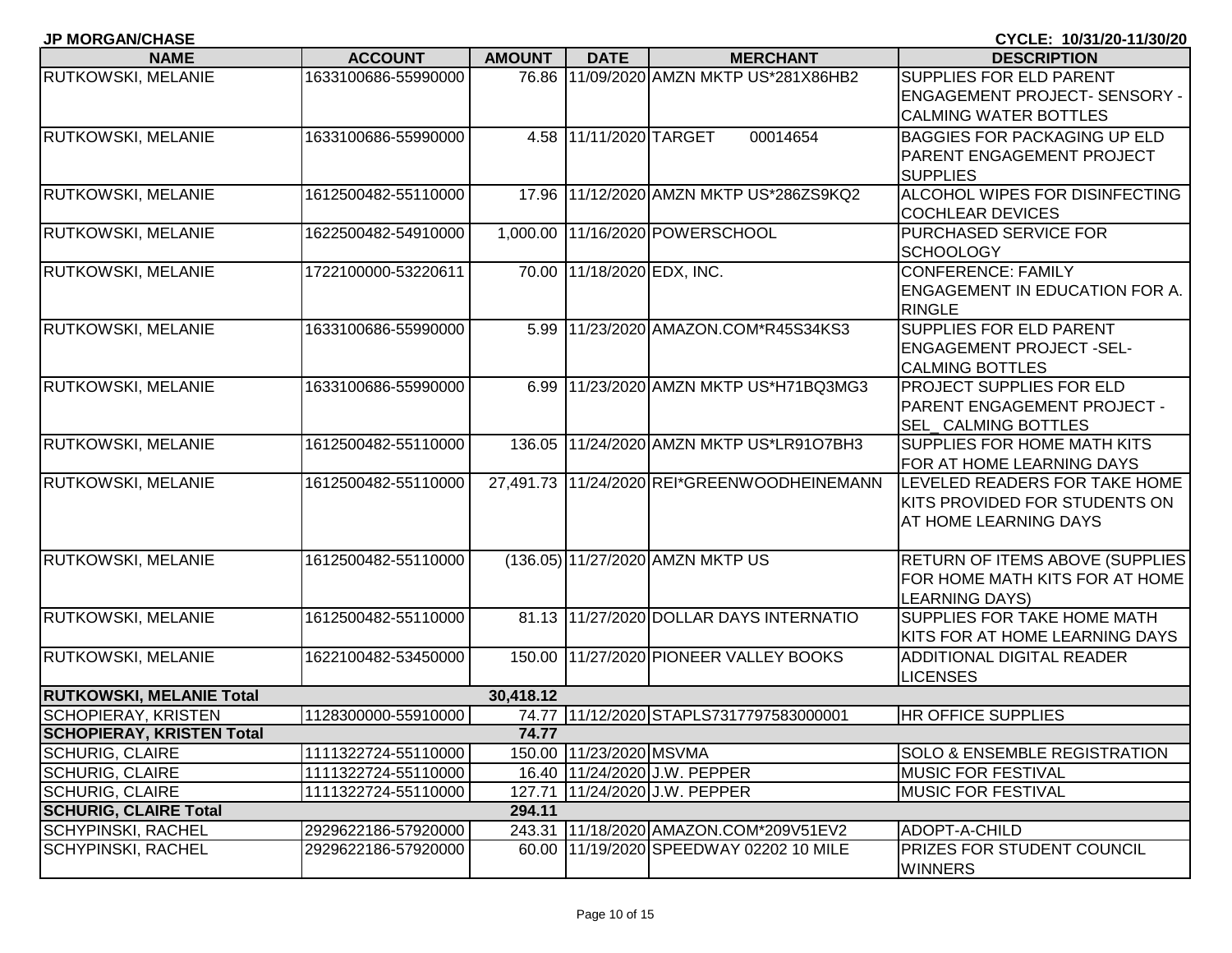| <b>JP MORGAN/CHASE</b>          |                     |               |                         |                                            | CYCLE: 10/31/20-11/30/20                                                         |
|---------------------------------|---------------------|---------------|-------------------------|--------------------------------------------|----------------------------------------------------------------------------------|
| <b>NAME</b>                     | <b>ACCOUNT</b>      | <b>AMOUNT</b> | <b>DATE</b>             | <b>MERCHANT</b>                            | <b>DESCRIPTION</b>                                                               |
| <b>SCHYPINSKI, RACHEL</b>       | 2929622186-57920000 |               |                         | 50.00 11/23/2020 KROGER #661               | ADOPT-A-CHILD                                                                    |
| <b>SCHYPINSKI, RACHEL</b>       | 2929622186-57920000 |               | 79.97 11/23/2020 TARGET | 00006114                                   | ADOPT-A-CHILD                                                                    |
| <b>SCHYPINSKI, RACHEL</b>       | 2929622186-57920000 |               |                         | 317.99 11/23/2020 TARGET.COM *             | ADOPT-A-CHILD                                                                    |
| <b>SCHYPINSKI, RACHEL</b>       | 2929622186-57920000 |               |                         | 34.93 11/24/2020 AMAZON.COM*PB93E4BM3      | ADOPT-A-CHILD                                                                    |
| <b>SCHYPINSKI, RACHEL Total</b> |                     | 786.20        |                         |                                            |                                                                                  |
| <b>SHAFER, RACHELLE</b>         | 2929612271-57920000 |               |                         | 74.90 11/11/2020 TRIBUTE STORE             | <b>B. ZIMMERMAN MOTHER PASSED</b><br><b>AWAY</b>                                 |
| SHAFER, RACHELLE                | 1111112000-55110708 |               |                         | 22.59 11/13/2020 AMZN MKTP US*282ZU8IK2    | KING CLASSROOM BUDGET                                                            |
| <b>SHAFER, RACHELLE</b>         | 1124112000-55910000 |               |                         | 16.98 11/13/2020 AMZN MKTP US*282ZU8IK2    | <b>OFFICE SUPPLIES</b>                                                           |
| SHAFER, RACHELLE                | 1111112000-55110708 |               |                         | 177.00 11/17/2020 SSI*SCHOOL SPECIALTY     | CONSTRUCTION PAPER FOR THE<br><b>CLASSROOMS</b>                                  |
| <b>SHAFER, RACHELLE</b>         | 1111112000-55110708 |               |                         | 31.96 11/20/2020 AMZN MKTP US*RX34K9ZF3    | E. MACARTHUR'S CLASSROOM<br><b>BUDGET</b>                                        |
| <b>SHAFER, RACHELLE</b>         | 1111112000-55110708 |               |                         | 95.00 11/25/2020 AMZN MKTP US*T05RD5Z43    | M. ISRAEL'S CLASSROOM BUDGET                                                     |
| <b>SHAFER, RACHELLE Total</b>   |                     | 418.43        |                         |                                            |                                                                                  |
| SHPAKOFF, KATHLEEN              | 1335100000-55110553 |               |                         | 9.68 11/27/2020 SCHOLASTIC, INC.           | <b>TEACHING MATERIALS</b>                                                        |
| <b>SHPAKOFF, KATHLEEN Total</b> |                     | 9.68          |                         |                                            |                                                                                  |
| SOUTHWORTH, ANGELA              | 1111220000-53450000 |               |                         | 9.99 11/09/2020 APPLE.COM/BILL             | <b>PASSING TIME MUSIC SUBSCRIPTION</b>                                           |
| <b>SOUTHWORTH, ANGELA Total</b> |                     | 9.99          |                         |                                            |                                                                                  |
| <b>SOVEL, SHEILA</b>            | 2929641355-57920000 |               |                         | 9.58 11/12/2020 AMAZON.COM*2087Y3O81       | <b>VIRTUAL CLASSROOM TEACHING</b><br><b>SUPPLIES</b>                             |
| <b>SOVEL, SHEILA</b>            | 2929641355-57920000 |               |                         | 8.47 11/16/2020 AMAZON.COM*202V73N01       | <b>VIRTUAL CLASSROOM TEACHING</b><br><b>SUPPLIES</b>                             |
| SOVEL, SHEILA                   | 2929641355-57920000 |               |                         | 16.95 11/18/2020 AMZN MKTP US*6T5HP50M3    | <b>VIRTUAL CLASSROOM TEACHING</b><br><b>SUPPLIES</b>                             |
| <b>SOVEL, SHEILA Total</b>      |                     | 35.00         |                         |                                            |                                                                                  |
| SOWDERS, ERICA                  | 1111220000-55110715 |               |                         | 59.49 11/04/2020 AMAZON.COM*285090M81      | <b>STEM SUPPLIES</b>                                                             |
| SOWDERS, ERICA                  | 1111220000-55110715 |               |                         | 29.99 11/18/2020 AMAZON.COM*206HJ2AK2      | <b>STEM SUPPLIES</b>                                                             |
| <b>SOWDERS, ERICA</b>           | 1111220000-55110715 |               |                         | 59.98 11/19/2020 AMAZON.COM*1O6IX8ZY3      | <b>STEM SUPPLIES</b>                                                             |
| <b>SOWDERS, ERICA Total</b>     |                     | 149.46        |                         |                                            |                                                                                  |
| <b>THEOPHELIS, ANASTASIA</b>    | 1221600000-55110021 |               | 176.00 11/03/2020 WPS   |                                            | <b>SSW PROTOCOLS</b>                                                             |
| THEOPHELIS, ANASTASIA           | 1212200000-53190000 |               |                         | 785.75 11/12/2020 ARGOTRANS SINV-33169     | <b>TRANSLATION SERVICES FOR</b><br><b>STUDENT EVALUATIONS AND</b><br>MEETINGS    |
| <b>THEOPHELIS, ANASTASIA</b>    | 1212252191-55110000 |               |                         | 122.52 11/16/2020 AMAZON.COM*201BH8AB0     | <b>EARLY CHILDHOOD SPECIAL</b><br><b>EDUCATION CLASSROOM</b><br><b>MATERIALS</b> |
| <b>THEOPHELIS, ANASTASIA</b>    | 1221600000-55110021 |               | 301.40 11/16/2020 WPS   |                                            | <b>SSW PROTOCOLS</b>                                                             |
| <b>THEOPHELIS, ANASTASIA</b>    | 1221600000-55110021 |               |                         | 106.25 11/23/2020 SP * MHS: MULTI-HEALTH   | <b>SSW PROTOCOLS</b>                                                             |
| THEOPHELIS, ANASTASIA           | 1221600000-55110021 |               |                         | 106.25   11/23/2020 SP * MHS: MULTI-HEALTH | <b>SSW PROTOCOLS</b>                                                             |
| THEOPHELIS, ANASTASIA           | 1221600000-55110021 |               | 176.00 11/23/2020 WPS   |                                            | <b>SSW PROTOCOLS</b>                                                             |
| <b>THEOPHELIS, ANASTASIA</b>    | 1221600000-55110021 |               | 36.00 11/25/2020 WPS    |                                            | <b>SSW PROTOCOLS</b>                                                             |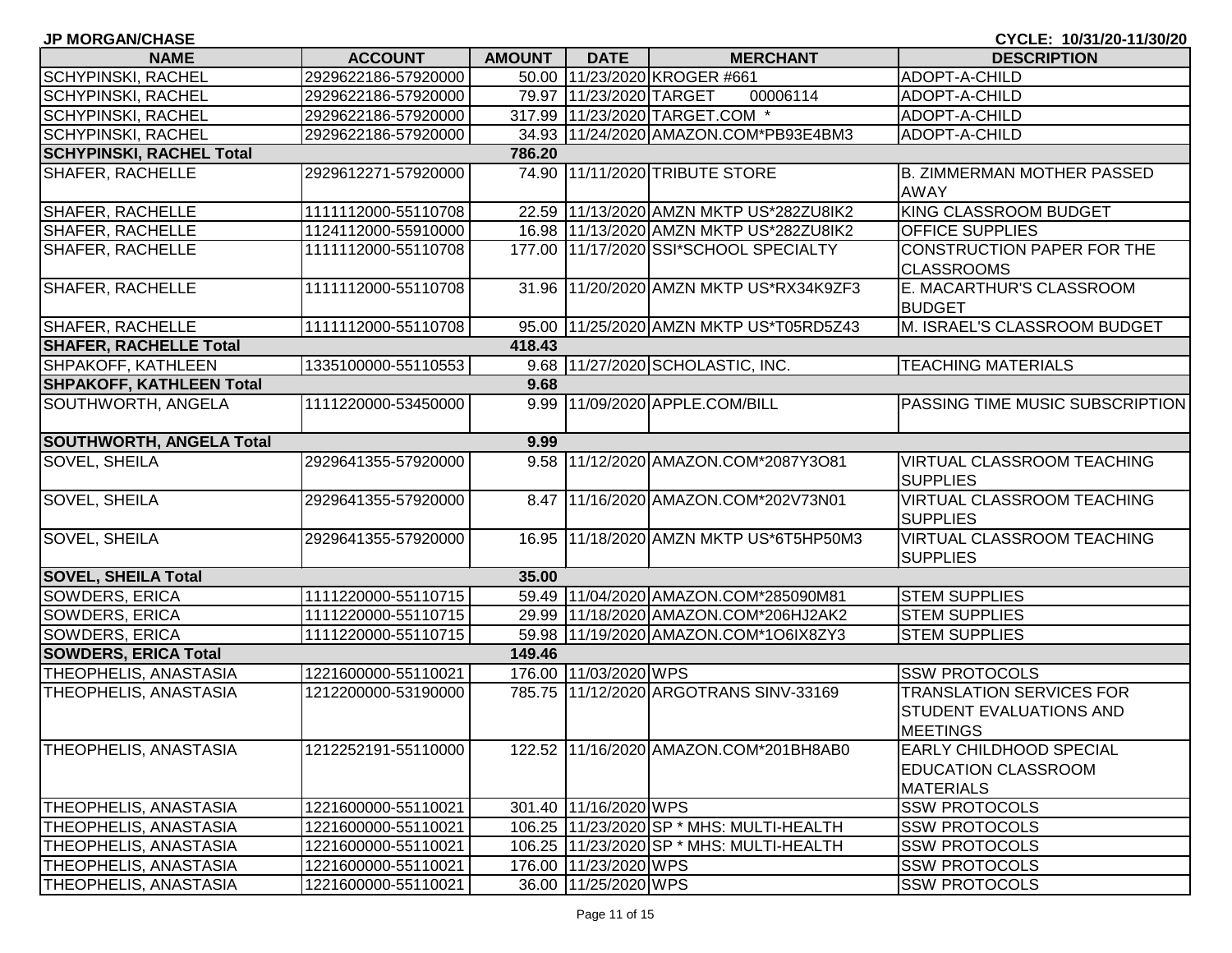| <b>NAME</b>                 | <b>ACCOUNT</b>      | AMOUNT   | <b>DATE</b>                 | <b>MERCHANT</b>                            | <b>DESCRIPTION</b>                  |
|-----------------------------|---------------------|----------|-----------------------------|--------------------------------------------|-------------------------------------|
| THEOPHELIS, ANASTASIA Total |                     | 1,810.17 |                             |                                            |                                     |
| TURNER, NANCY               | 1126160000-53450000 |          |                             | 110.00 11/02/2020 ARC LAKESIDE BLUEPRINT   | <b>MTCE MONTHLY SKYSITE</b>         |
| TURNER, NANCY               | 4545220000-56310000 |          |                             | 2,097.47 11/02/2020 ARCH ENVIRONMENTAL GRO | MS ASBESTOS BULK SAMPLING -PRE      |
|                             |                     |          |                             |                                            | RENOVATION/DEMOLITION               |
|                             |                     |          |                             |                                            | <b>ABATEMENT ACTIVITIES</b>         |
| TURNER, NANCY               | 1126122000-54110000 |          |                             | 543.18 11/02/2020 DE-CAL INC               | <b>HS BACKFLOW TESTING</b>          |
| TURNER, NANCY               | 1126120000-54110000 |          |                             | 543.18 11/02/2020 DE-CAL INC               | <b>MS BACKFLOW TESTING</b>          |
| TURNER, NANCY               | 1126114000-54110000 |          |                             | 543.18 11/02/2020 DE-CAL INC               | PV BACKFLOW TESTING                 |
| TURNER, NANCY               | 1126111000-54110000 |          |                             | 543.18 11/02/2020 DE-CAL INC               | <b>VO BACKFLOW TESTING</b>          |
| TURNER, NANCY               | 1126113000-54110000 |          |                             | 543.18 11/02/2020 DE-CAL INC               | <b>NW BACKFLOW TESTING</b>          |
| TURNER, NANCY               | 1126112000-54110000 |          |                             | 543.18 11/02/2020 DE-CAL INC               | OH BACKFLOW TESTING                 |
| TURNER, NANCY               | 1126118000-54110000 |          |                             | 543.18 11/02/2020 DE-CAL INC               | NM BACKFLOW TESTING                 |
| TURNER, NANCY               | 1126115000-54110000 |          |                             | 543.18 11/02/2020 DE-CAL INC               | DF BACKFLOW TESTING                 |
| TURNER, NANCY               | 1126170000-54110000 |          |                             | 543.18 11/02/2020 DE-CAL INC               | TRANSPR BACKFLOW TESTING            |
| TURNER, NANCY               | 1126101000-54110000 |          |                             | 543.18 11/02/2020 DE-CAL INC               | <b>ESB BACKFLOW TESTING</b>         |
| TURNER, NANCY               | 1126152000-54110000 |          |                             | 543.20 11/02/2020 DE-CAL INC               | <b>ECEC BACKFLOW TESTING</b>        |
| TURNER, NANCY               | 1126152000-54120000 |          |                             | 199.00 11/02/2020 SONITROL GREAT LAKES M   | ECEC ARLAM SERVICE CALL -           |
|                             |                     |          |                             |                                            | REPLACED 4G CELL WITH 5 G           |
|                             |                     |          |                             |                                            | <b>DEVICE LTE IA</b>                |
| TURNER, NANCY               | 1126160000-55992000 |          |                             | 97.44 11/02/2020 STAPLS7317075957000001    | MTCE - BATTERY STOCK - DURACELL     |
|                             |                     |          |                             |                                            | PROCELL D                           |
| <b>TURNER, NANCY</b>        | 1126161000-53840000 |          |                             | 1,221.77 11/02/2020 WASTE MGMT WM EZPAY    | <b>DISTRICT WASTE REMOVAL</b>       |
| TURNER, NANCY               | 2326161000-53840000 |          |                             | 407.26 11/02/2020 WASTE MGMT WM EZPAY      | REC FUND WASTE REMOVAL              |
| TURNER, NANCY               | 1126101000-54110000 |          |                             | 4,840.35 11/03/2020 DE-CAL INC             | <b>ESB - BACKFLOW REPAIRS FOUND</b> |
|                             |                     |          |                             |                                            | <b>DURING TESTING</b>               |
| <b>TURNER, NANCY</b>        | 1126113000-54110000 |          |                             | 193.00 11/03/2020 POWERVAC                 | NW GREASE TRAP SERVICE AND PM       |
|                             |                     |          |                             |                                            | SNAKING ON EXIT LINE                |
| <b>TURNER, NANCY</b>        | 1126118000-54110000 |          |                             | 248.00 11/03/2020 POWERVAC                 | NM GREASE TRAP SERVICE AND PM       |
|                             |                     |          |                             |                                            | SNAKING ON EXIT LINE                |
| TURNER, NANCY               | 1126113000-54110000 |          |                             | 555.00 11/03/2020 POWERVAC                 | NW DRAIN CLEANING - PULLED          |
|                             |                     |          |                             |                                            | TOILET AND URINAL                   |
| <b>TURNER, NANCY</b>        | 1126122000-54110000 |          |                             | 2,647.51 11/04/2020 DE-CAL INC             | HS - 3" HOT WATER PIPE LEAKING      |
|                             |                     |          |                             |                                            | NEAR BOILER ROOM                    |
| TURNER, NANCY               | 1126122000-55990000 |          |                             | 174.30 11/04/2020 LEONARDS SYRUPS          | HS POOL CO2 BULK                    |
| TURNER, NANCY               | 1126160000-55710000 |          |                             | 300.59 11/05/2020 CORRIGAN OIL #2 - BRI    | MTCE - ETHANOL 208.80 GROSS         |
| TURNER, NANCY               | 1126101000-54120000 |          |                             | 2,322.52  11/05/2020 NATIONAL TIME         | ESB - FIRE ALARM PHOTO SLIM LINE    |
|                             |                     |          |                             |                                            | DUCT DETECTOR REPAIR                |
| TURNER, NANCY               | 1126122000-55991000 |          | 7,655.68 11/05/2020 NICHOLS |                                            | HS COVID 19 DRY WIPER AND           |
|                             |                     |          |                             |                                            | <b>BUCKET AND OXIVIR</b>            |
| TURNER, NANCY               | 1126120000-55991000 |          | 4,665.18 11/05/2020 NICHOLS |                                            | MS COVID 19 DRY WIPER AND           |
|                             |                     |          |                             |                                            | <b>BUCKET AND OXIVIR</b>            |
| TURNER, NANCY               | 1126118000-55991000 |          | 1,734.49 11/05/2020 NICHOLS |                                            | NM6 COVID 19 DRY WIPER AND          |
|                             |                     |          |                             |                                            | <b>BUCKET AND OXIVIR</b>            |

**JP MORGAN/CHASE CYCLE: 10/31/20-11/30/20**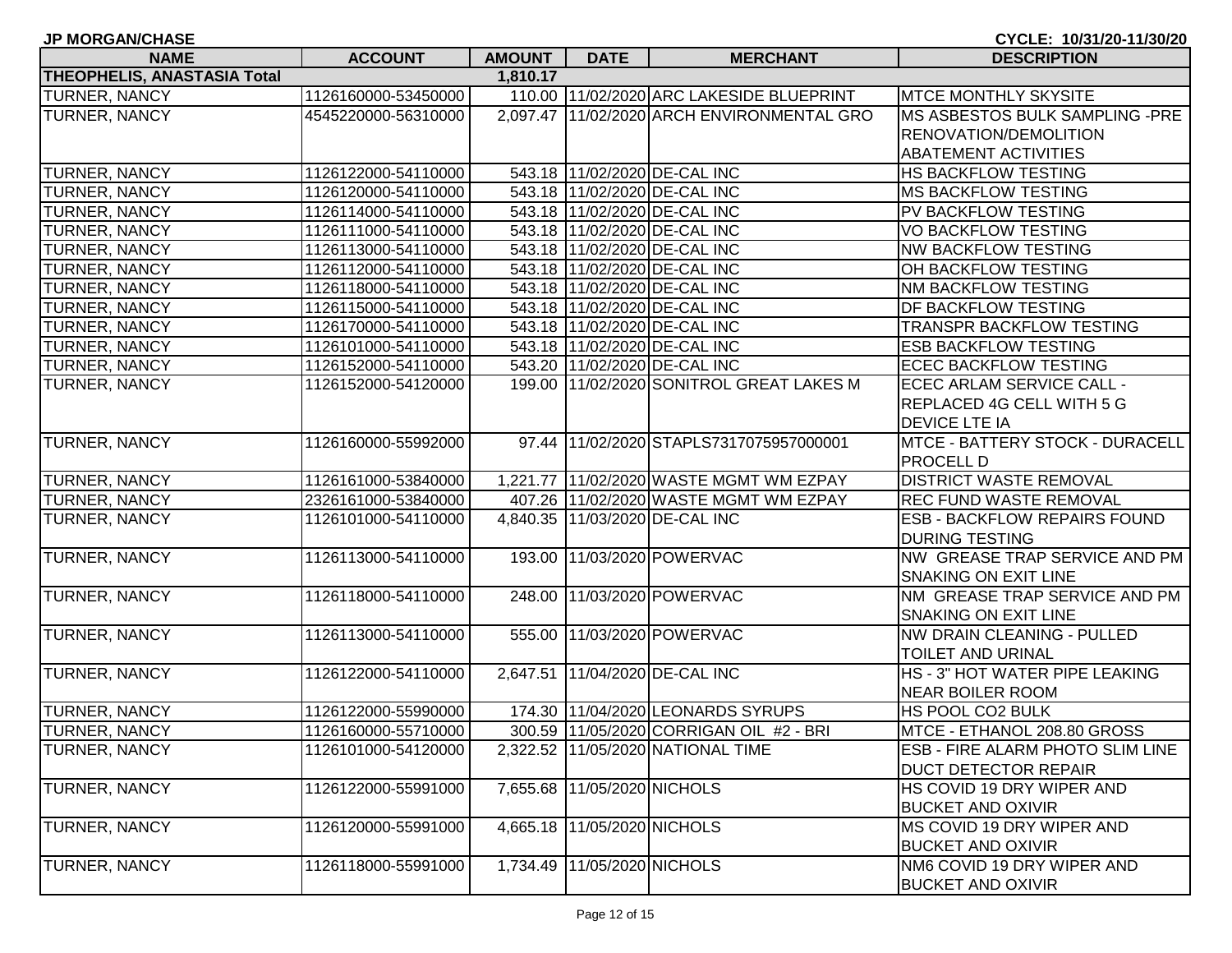| <b>JP MORGAN/CHASE</b> |                     |               |                             |                                          | CYCLE: 10/31/20-11/30/20           |
|------------------------|---------------------|---------------|-----------------------------|------------------------------------------|------------------------------------|
| <b>NAME</b>            | <b>ACCOUNT</b>      | <b>AMOUNT</b> | <b>DATE</b>                 | <b>MERCHANT</b>                          | <b>DESCRIPTION</b>                 |
| TURNER, NANCY          | 1126118000-55991000 |               | 1,555.06 11/05/2020 NICHOLS |                                          | NM5 COVID 19 DRY WIPER AND         |
|                        |                     |               |                             |                                          | <b>BUCKET AND OXIVIR</b>           |
| TURNER, NANCY          | 1126103000-55991000 |               | 956.96 11/05/2020 NICHOLS   |                                          | <b>ITC COVID 19 DRY WIPER AND</b>  |
|                        |                     |               |                             |                                          | <b>BUCKET AND OXIVIR</b>           |
| TURNER, NANCY          | 1126113000-55991000 |               | 2,033.54 11/05/2020 NICHOLS |                                          | NW COVID 19 DRY WIPER AND          |
|                        |                     |               |                             |                                          | <b>BUCKET AND OXIVIR</b>           |
| <b>TURNER, NANCY</b>   | 1126112000-55991000 |               | 1,794.30 11/05/2020 NICHOLS |                                          | OH COVID 19 DRY WIPER AND          |
|                        |                     |               |                             |                                          | <b>BUCKET AND OXIVIR</b>           |
| TURNER, NANCY          | 1126114000-55991000 |               | 1,973.73 11/05/2020 NICHOLS |                                          | PV COVID 19 DRY WIPER AND          |
|                        |                     |               |                             |                                          | <b>BUCKET AND OXIVIR</b>           |
| TURNER, NANCY          | 1126111000-55991000 |               | 1,555.06 11/05/2020 NICHOLS |                                          | VO COVID 19 DRY WIPER AND          |
|                        |                     |               |                             |                                          | <b>BUCKET AND OXIVIR</b>           |
| TURNER, NANCY          | 1126152000-55991000 |               | 1,315.82 11/05/2020 NICHOLS |                                          | ECEC COVID 19 DRY WIPER AND        |
|                        |                     |               |                             |                                          | <b>BUCKET AND OXIVIR</b>           |
| TURNER, NANCY          | 1126115000-55991000 |               | 2,153.16 11/05/2020 NICHOLS |                                          | DF COVID 19 DRY WIPER AND          |
|                        |                     |               |                             |                                          | <b>BUCKET AND OXIVIR</b>           |
| <b>TURNER, NANCY</b>   | 1126160000-55991000 |               | 2,250.00 11/05/2020 NICHOLS |                                          | <b>DISTRICT STOCK - COVID 19</b>   |
|                        |                     |               |                             |                                          | SANITOUCH ROLL DISPENSERS          |
| TURNER, NANCY          | 4445660000-56225000 |               |                             | 5,944.00 11/06/2020 IN *SECURE DOORS LLC | <b>MTCE GARAGE INSTALLATION OF</b> |
|                        |                     |               |                             |                                          | <b>NEW DOCK LEVELER</b>            |
| TURNER, NANCY          | 1126160000-55730000 |               |                             | 65.77 11/06/2020 NAPA AUTO M-2           | MTCE FORD 2009 - TRUCK 4 -         |
|                        |                     |               |                             |                                          | <b>TAILGATE MOLDING</b>            |
| <b>TURNER, NANCY</b>   | 4126115951-54110000 |               |                             | 416.00 11/06/2020 PENCHURA               | DF SEE-SAW PLAYGROUND RETRO        |
|                        |                     |               |                             |                                          | KIT BROWN WEDGE SF PG 53-54        |
| <b>TURNER, NANCY</b>   | 1126105000-54110000 |               |                             | 31.00 11/06/2020 PREMIER PEST MANAG      | <b>NATC PEST MANAGEMENT</b>        |
| <b>TURNER, NANCY</b>   | 1126115000-54110000 |               |                             | 28.00 11/06/2020 PREMIER PEST MANAG      | DF PEST MANAGEMENT                 |
| <b>TURNER, NANCY</b>   | 1126152000-54110000 |               |                             | 37.00 11/06/2020 PREMIER PEST MANAG      | <b>ECEC PEST MANAGEMENT</b>        |
| <b>TURNER, NANCY</b>   | 1126101000-54110000 |               |                             | 43.00 11/06/2020 PREMIER PEST MANAG      | <b>ESB PEST MANAGEMENT</b>         |
| <b>TURNER, NANCY</b>   | 1126122000-54110000 |               |                             | 33.00 11/06/2020 PREMIER PEST MANAG      | <b>HS PEST MANAGEMENT</b>          |
| <b>TURNER, NANCY</b>   | 1126103000-54110000 |               |                             | 28.00 11/06/2020 PREMIER PEST MANAG      | <b>ITC PEST MANAGEMENT</b>         |
| <b>TURNER, NANCY</b>   | 1126120000-54110000 |               |                             | 37.00 11/06/2020 PREMIER PEST MANAG      | <b>MS PEST MANAGEMENT</b>          |
| <b>TURNER, NANCY</b>   | 1126118000-54110000 |               |                             | 56.00 11/06/2020 PREMIER PEST MANAG      | <b>NM PEST MANAGEMENT</b>          |
| <b>TURNER, NANCY</b>   | 1126113000-54110000 |               |                             | 28.00 11/06/2020 PREMIER PEST MANAG      | <b>NW PEST MANAGEMENT</b>          |
| <b>TURNER, NANCY</b>   | 1126112000-54110000 |               |                             | 28.00 11/06/2020 PREMIER PEST MANAG      | <b>OH PEST MANAGEMENT</b>          |
| <b>TURNER, NANCY</b>   | 1126114000-54110000 |               |                             | 28.00 11/06/2020 PREMIER PEST MANAG      | PV PEST MANAGEMENT                 |
| <b>TURNER, NANCY</b>   | 1126111000-54110000 |               |                             | 35.00 11/06/2020 PREMIER PEST MANAG      | <b>VO PEST MANAGEMENT</b>          |
| <b>TURNER, NANCY</b>   | 1126160000-55997000 |               |                             | 1,867.91 11/09/2020 CINTAS CORP          | <b>MTCE UNIFORMS</b>               |
| <b>TURNER, NANCY</b>   | 1126118000-55991000 |               |                             | 604.99 11/09/2020 KSS ENTERPRISES        | NM5 COVID 19 WIPE VD ROL WIPE      |
| <b>TURNER, NANCY</b>   | 1126120000-55991000 |               |                             | 1,753.15 11/09/2020 KSS ENTERPRISES      | MS COVID 19 WIPE VD ROL            |
| <b>TURNER, NANCY</b>   | 1126103000-55991000 |               |                             | 405.31 11/09/2020 KSS ENTERPRISES        | <b>ITC COVID 19 WIPE VD ROL</b>    |
| <b>TURNER, NANCY</b>   | 1126118000-55991000 |               |                             | 754.75 11/09/2020 KSS ENTERPRISES        | NM6 COVID 19 WIPE VD ROL           |
| <b>TURNER, NANCY</b>   | 1126122000-55991000 |               |                             | 3,500.35 11/09/2020 KSS ENTERPRISES      | HS COVID 19 WIPE VD ROL            |
| <b>TURNER, NANCY</b>   | 1126114000-55991000 |               |                             | 754.75 11/09/2020 KSS ENTERPRISES        | PV COVID 19 WIPE VD ROL            |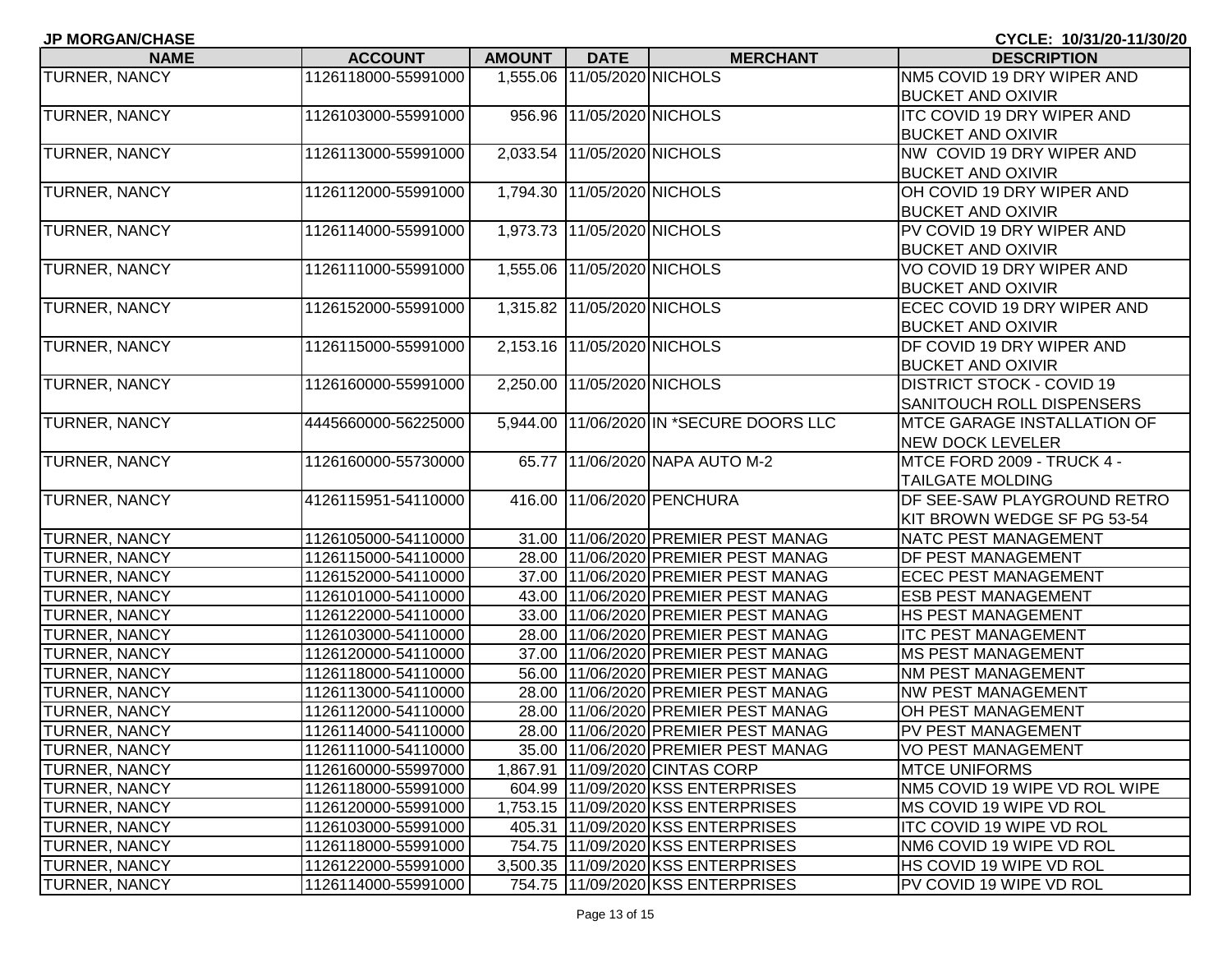| <b>JP MORGAN/CHASE</b>     | CYCLE: 10/31/20-11/30/20 |               |                        |                                              |                                                              |
|----------------------------|--------------------------|---------------|------------------------|----------------------------------------------|--------------------------------------------------------------|
| <b>NAME</b>                | <b>ACCOUNT</b>           | <b>AMOUNT</b> | <b>DATE</b>            | <b>MERCHANT</b>                              | <b>DESCRIPTION</b>                                           |
| <b>TURNER, NANCY</b>       | 1126113000-55991000      |               |                        | 754.75 11/09/2020 KSS ENTERPRISES            | NW COVID 19 WIPE VD ROL                                      |
| <b>TURNER, NANCY</b>       | 1126112000-55991000      |               |                        | 754.75 11/09/2020 KSS ENTERPRISES            | OH COVID 19 WIPE VD ROL                                      |
| <b>TURNER, NANCY</b>       | 1126152000-55991000      |               |                        | 505.15 11/09/2020 KSS ENTERPRISES            | ECEC COVID 19 WIPE VD ROL                                    |
| <b>TURNER, NANCY</b>       | 1126111000-55991000      |               |                        | 604.99 11/09/2020 KSS ENTERPRISES            | VO COVID 19 WIPE VD ROL                                      |
| <b>TURNER, NANCY</b>       | 1126126000-55991000      |               |                        | 55.87 11/09/2020 KSS ENTERPRISES             | NATC COVID 19 WIPE VD ROL                                    |
| <b>TURNER, NANCY</b>       | 1126115000-55991000      |               |                        | 754.75 11/09/2020 KSS ENTERPRISES            | DF COVID 19 WIPE VD ROL                                      |
| <b>TURNER, NANCY</b>       | 1126160000-55990000      |               |                        | 121.39 11/09/2020 QUALITY FIRST AID          | <b>MTCE FIRST AID SUPPLIES</b>                               |
| <b>TURNER, NANCY</b>       | 1126170000-55990000      |               |                        | 161.20 11/09/2020 QUALITY FIRST AID          | TRANSP - FIRST AID SUPPLIES                                  |
| <b>TURNER, NANCY</b>       | 1126122000-54110000      |               |                        | 143.00 11/10/2020 IN *SECURE DOORS LLC       | HS REPAIRED DOOR CHAIN SWITCH                                |
| <b>TURNER, NANCY</b>       | 1126160000-55730000      |               |                        | 44.15 11/10/2020 NAPA AUTO M-2               | MTCE - TRUCK 11 VAN 14 - FUEL<br><b>FILTER</b>               |
| <b>TURNER, NANCY</b>       | 1126160000-55993000      |               |                        | 10.70 11/10/2020 NAPA AUTO M-2               | MTCE LEAF VAC - SPARK PLUG AND<br><b>FUEL FILTER</b>         |
| <b>TURNER, NANCY</b>       | 1126160000-55992000      |               |                        | 57.00 11/10/2020 REDFORD LOCK COMPANY I      | MTCE - MASTER KEYING CHARGES                                 |
| TURNER, NANCY              | 1126122000-54120000      |               | 897.50 11/11/2020 BASS |                                              | HS CHECK AND REPAIR TO AHU 25 &                              |
|                            |                          |               |                        |                                              | 33                                                           |
| <b>TURNER, NANCY</b>       | 1126111000-54120000      |               | 897.50 11/11/2020 BASS |                                              | VO BOILER COMMUNICATION ISSUES<br><b>AND REPLACED FAILED</b> |
|                            |                          |               |                        |                                              | <b>CONTROLLER</b>                                            |
| <b>TURNER, NANCY</b>       | 1126160000-55710000      |               |                        | 221.55 11/11/2020 CORRIGAN OIL #2 - BRI      | MTCE - ETHANOL 152.10 GROSS                                  |
| <b>TURNER, NANCY</b>       | 1126160000-55991000      |               |                        | 35.80 11/11/2020 STAPLS7317723374000001      | <b>MTCE - FACIAL TISSUE</b>                                  |
| <b>TURNER, NANCY</b>       | 1126120000-54110000      |               |                        | 217.61 11/13/2020 CUMMINS INC - S1           | MS GENERATOR INSPECTION                                      |
| <b>TURNER, NANCY</b>       | 1126113000-54110000      |               |                        | 226.84 11/13/2020 CUMMINS INC - S1           | NW GENERATOR INSPECTION                                      |
| <b>TURNER, NANCY</b>       | 1126103000-54110000      |               |                        | 226.84 11/13/2020 CUMMINS INC - S1           | ITC GENERATOR INSPECTION                                     |
| <b>TURNER, NANCY</b>       | 1126122000-54110000      |               |                        | 229.36 11/13/2020 CUMMINS INC - S1           | HS GENERATOR INSPECTION                                      |
| <b>TURNER, NANCY</b>       | 1126100000-54910829      |               |                        | 2,157.85 11/16/2020 ARCH ENVIRONMENTAL GRO   | <b>DISTRICT STORM WATER</b>                                  |
|                            |                          |               |                        |                                              | <b>MANAGEMENT</b>                                            |
| <b>TURNER, NANCY</b>       | 1126160000-55710000      |               |                        | 165.38 11/16/2020 CORRIGAN OIL #2 - BRI      | MTCE ETHANOL GAS 113.30 GROSS                                |
| <b>TURNER, NANCY</b>       | 2326160000-55993000      |               |                        | 1,126.03 11/16/2020 MAIN'S LANDSCAPE SUPPL   | <b>REC FUND ICE MELTS</b>                                    |
| <b>TURNER, NANCY</b>       | 1126101000-55993000      |               |                        | 22.52 11/16/2020 MAIN'S LANDSCAPE SUPPL      | <b>ESB ICE MELTS</b>                                         |
| <b>TURNER, NANCY</b>       | 1126105000-55993000      |               |                        | 22.52 11/16/2020 MAIN'S LANDSCAPE SUPPL      | <b>NATC ICE MELTS</b>                                        |
| <b>TURNER, NANCY</b>       | 1126152000-55993000      |               |                        | 135.12 11/16/2020 MAIN'S LANDSCAPE SUPPL     | <b>ECEC ICE MELTS</b>                                        |
| TURNER, NANCY              | 1126122000-55993000      |               |                        | 900.82 11/16/2020 MAIN'S LANDSCAPE SUPPL     | <b>HS ICE MELTS</b>                                          |
| <b>TURNER, NANCY</b>       | 1126120000-55993000      |               |                        | 450.41 11/16/2020 MAIN'S LANDSCAPE SUPPL     | <b>MS ICE MELTS</b>                                          |
| <b>TURNER, NANCY</b>       | 1126118000-55993000      |               |                        | 675.62 11/16/2020 MAIN'S LANDSCAPE SUPPL     | NM ICE MELTS                                                 |
| <b>TURNER, NANCY</b>       | 1126114000-55993000      |               |                        | 225.21   11/16/2020   MAIN'S LANDSCAPE SUPPL | PV ICE MELTS                                                 |
| <b>TURNER, NANCY</b>       | 1126112000-55993000      |               |                        | 225.21 11/16/2020 MAIN'S LANDSCAPE SUPPL     | OH ICE MELTS                                                 |
| <b>TURNER, NANCY</b>       | 1126111000-55993000      |               |                        | 225.21 11/16/2020 MAIN'S LANDSCAPE SUPPL     | <b>VOICE MELTS</b>                                           |
| <b>TURNER, NANCY</b>       | 1126115000-55993000      |               |                        | 225.21 11/16/2020 MAIN'S LANDSCAPE SUPPL     | DF ICE MELTS                                                 |
| <b>TURNER, NANCY</b>       | 1126113000-55993000      |               |                        | 225.21 11/16/2020 MAIN'S LANDSCAPE SUPPL     | <b>NW ICE MELTS</b>                                          |
| <b>TURNER, NANCY</b>       | 1126160000-55993000      |               |                        | 22.51 11/16/2020 MAIN'S LANDSCAPE SUPPL      | <b>MTCE ICE MELTS</b>                                        |
| <b>TURNER, NANCY</b>       | 1126170000-55993000      |               |                        | 22.52 11/16/2020 MAIN'S LANDSCAPE SUPPL      | <b>TRANPR ICE MELTS</b>                                      |
| <b>TURNER, NANCY Total</b> |                          | 81,259.22     |                        |                                              |                                                              |